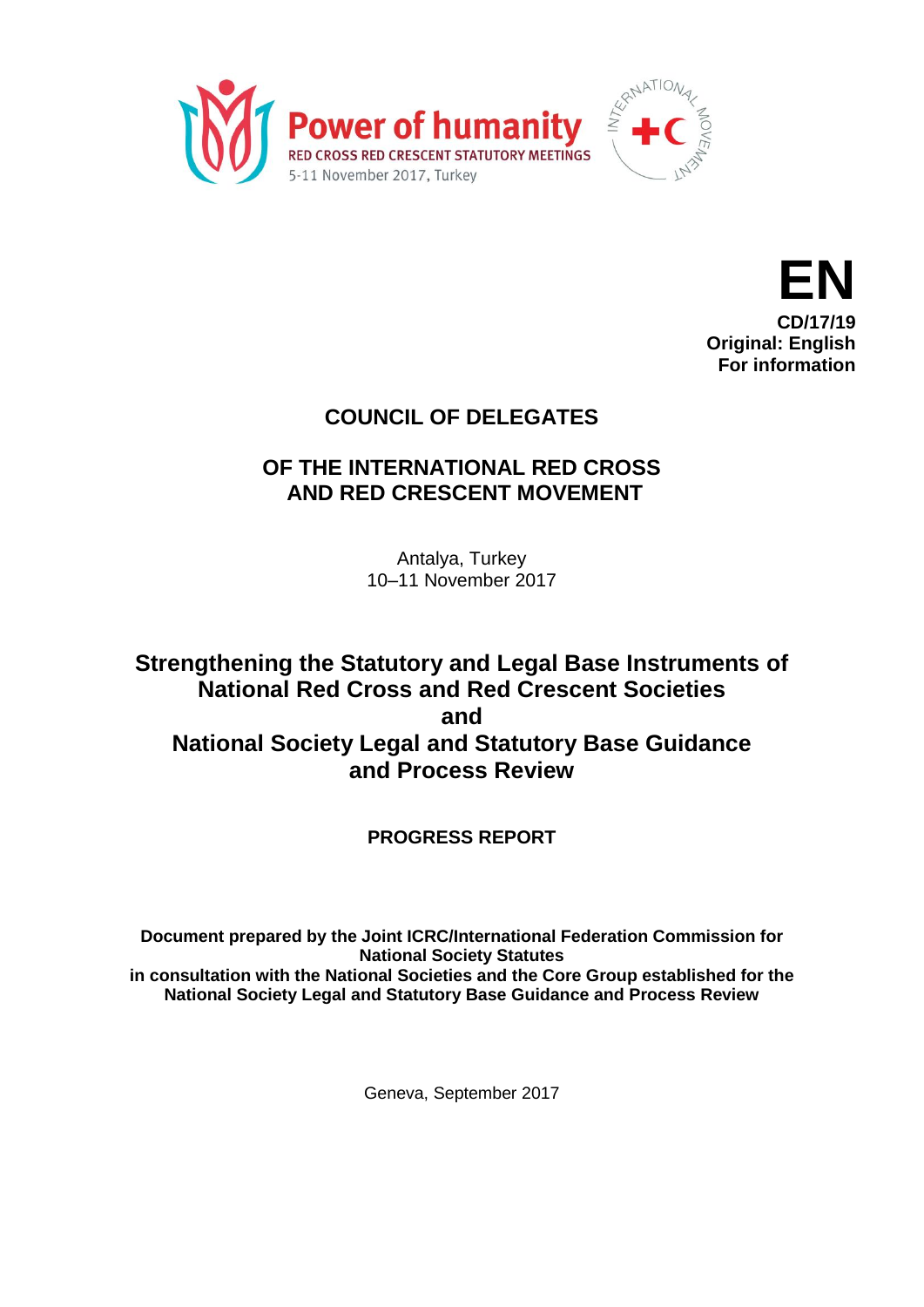# **EXECUTIVE SUMMARY**

Strong National Red Cross and Red Crescent Societies are key actors and contributors to strengthened local humanitarian action and can therefore be considered crucial elements in meeting the localization agenda, which forms an important part of the outcome of the 2016 World Humanitarian Summit: the Grand Bargain. Having sound legal (recognition acts) and statutory (constitutions or statutes) base texts is a precondition for a strong National Society. They describe the identity of the National Society and explain its leadership model. They are key in safeguarding the integrity of the National Society and provide the foundation to ensure transparency and compliance, which are crucial elements in preventing fraud, corruption and nepotism.

Promoting a strong National Society statutory and legal base remains a priority for National Societies and for the Movement as a whole, as it serves to ensure the efficiency of the National Society in the realization of its humanitarian mandates and roles, provides an element of stability and contributes to the protection of the National Society's integrity and ability to abide by the Fundamental Principles at all times.

The Joint ICRC/International Federation Commission for National Society Statutes (Joint Statutes Commission) continues to realize its mandate and to support National Societies in strengthening their statutory and legal base instruments. During the period from 1 August 2015 to 31 July 2017, the Commission issued over 80 letters, including its recommendations based on the Movement's agreed minimum requirements for National Society statutes and National Society recognition laws as well as suggestions aiming to improve the overall quality of National Society statutory and legal base texts. Currently, some 54 National Societies are assessed by the Joint Statutes Commission as having statutory texts that comply with the minimum requirements, while approximately 120 are known to be engaged in a process to revise their statutory base texts.

Following the new approaches announced in the Joint Statutes Commission's previous Report to the 2015 Council of Delegates and the launch of the *National Society Legal and Statutory Base Guidance and Process Review*, the Joint Statutes Commission has been providing extensive support to the Core Group established to lead the Review. The process focuses on the revision of th[e Guidance Document for National Societies](https://fednet.ifrc.org/PageFiles/81023/JSC_GuidanceDoc_rev_EN.pdf) Statutes and on the development of new standards further adapted to the National Societies' contemporary needs. While the Review initially concentrated on the following issues: (i) Leadership, (ii) Compliance/Integrity, (iii) Volunteering/Membership, (iv) Unity and (v) Independence/Auxiliary Role in the humanitarian field, all other elements of the Guidance Document are also being reviewed. It is expected that the revised Guidance, which includes the new Standards, will be finalized and submitted for adoption to the IFRC Governing Board in 2018 and to the Council of Delegates in 2019.

This Report is submitted in the framework of the follow-up to Resolution 4 of the 2011 Council of Delegates on *"Revision of National Society Statutes and Legal Base"* and Resolution 4 of the 31st International Conference on *"Furthering the auxiliary role: Partnership for stronger National Societies and volunteering development"*. In addition to presenting the efforts undertaken and the progress achieved by National Societies in strengthening their statutory and legal base instruments during the reporting period, the Report also includes a presentation of the work and activities of the Joint Statutes Commission in the same period in relation to:

- the Commission's role to support National Societies in strengthening their statutory and legal base texts, including its strengthened efforts to develop a direct dialogue with National Societies in close coordination with ICRC and IFRC regional or country-level representations;
- the monitoring of pending applications for recognition as a component of the Movement and for admission to the International Federation;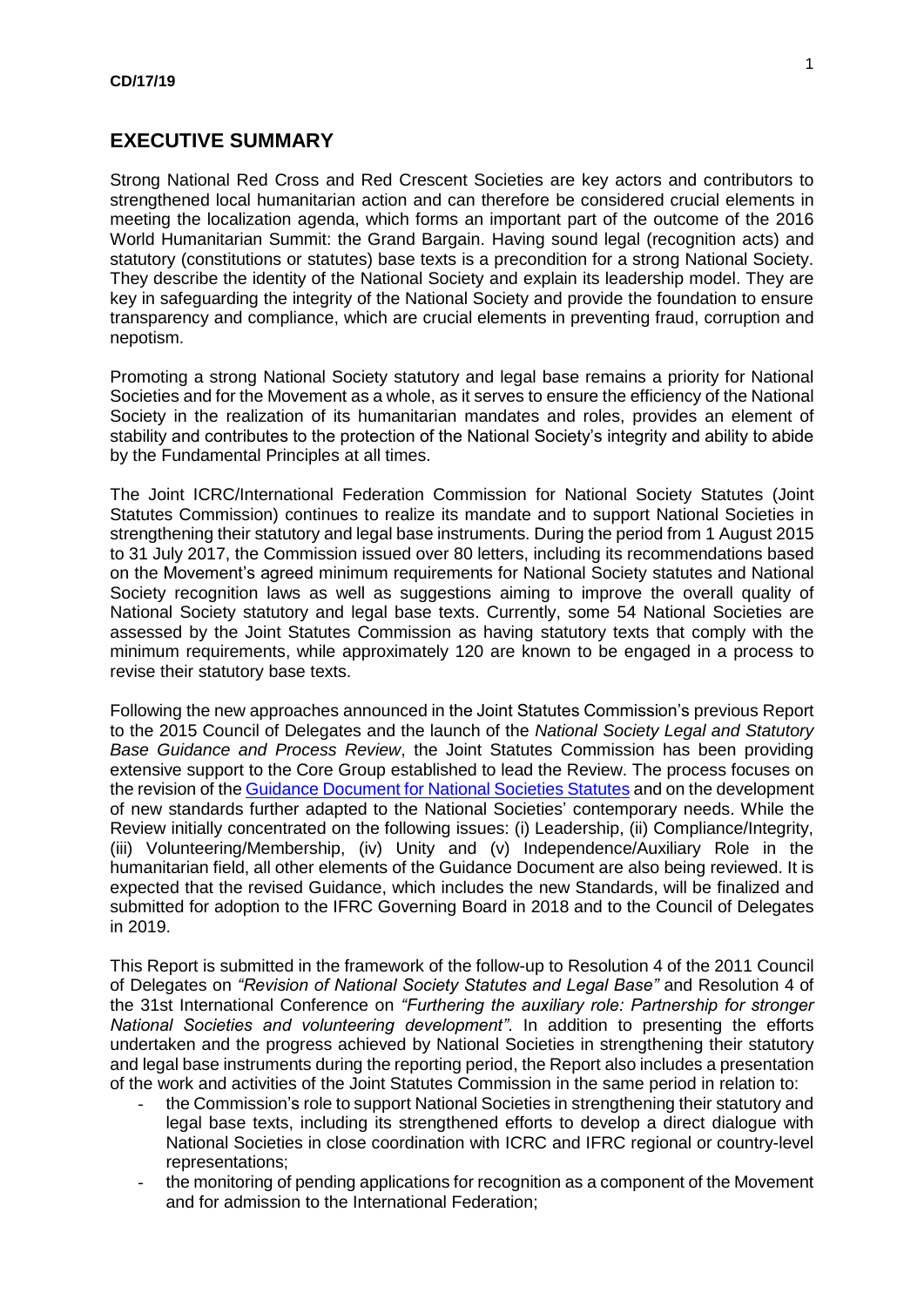support for the National Society Legal and Statutory Base Guidance and Process Review.

# **1) INTRODUCTION**

Strong National Societies constitute a central feature of the strengthened local humanitarian action called for in accordance with Item 5 of the *Agenda for Humanity: Invest in humanity, Invest in local capacities* of the 2016 World Humanitarian Summit: [the Grand Bargain.](http://www.agendaforhumanity.org/initiatives/3861) Strong National Societies, as local actors, are best placed to assess the humanitarian needs and priorities of the communities they serve and therefore to have a recognizable impact on them. A sound and comprehensive legal (recognition acts) and statutory (constitutions or statutes) base is a precondition for a strong National Society. It spells out the National Society's structures, defines its governance and leadership model and describes the identity of the National Society. It is key to preserving the integrity of the National Society and provides the foundation of the Society's commitment to *principled humanitarian action*. It serves to ensure transparency and compliance as well as preventing fraud, corruption and nepotism.

The importance of strong and modern statutory and legal base instruments for National Red Cross and Red Crescent Societies has long been recognized by all components of the Movement. They allow National Societies to be perceived as relevant, principled and independent humanitarian organizations performing distinct roles and mandates, including their role as auxiliaries to their public authorities in the humanitarian field. Furthermore, they serve to safeguard National Societies' ability to fulfil their humanitarian mission in accordance with the Fundamental Principles and to further and effectively contribute to the humanitarian mission of the International Red Cross and Red Crescent Movement (Movement). Lastly, sound statutory, legal and policy base texts provide a platform of stability for the National Society, confirm its commitment to comply with domestic and international obligations and serve to preserve the relationship of trust between the National Society and all sectors of the community, the public authorities and supporters and donors.

The Joint ICRC/International Federation Statutes Commission was established to provide support to National Societies in strengthening their statutory and legal base instruments. Currently, the Joint Statutes Commission, as a joint body comprising representatives of the ICRC and the IFRC, continues to perform a crucial role in providing coordinated support to National Societies in this respect. The Joint Statutes Commission enjoys the following mandates:

- provide recommendations on the legal base of National Societies, including National Society recognition acts (laws and decrees) and National Society statutory or constitutional base texts. In particular, the Joint Statutes Commission assesses the compliance of draft National Society statutes and draft National Society laws or decrees with a set of minimum standards agreed upon within the Movement:
- assess applications for recognition as a component of the Movement and for admission to the IFRC received from new Red Cross and Red Crescent organizations and make recommendations in this regard to the ICRC and the IFRC.

National Societies have undertaken, in the context of past Resolutions and strategies adopted by the Statutory Meetings of the Movement, to regularly review their statutory and legal base instruments. The ICRC, the IFRC and the Movement as a whole are, for their part, committed to supporting National Societies in this respect. These commitments were most recently reaffirmed in the following Resolutions and outcomes of the Council of Delegates and the International Conference of the Red Cross and Red Crescent: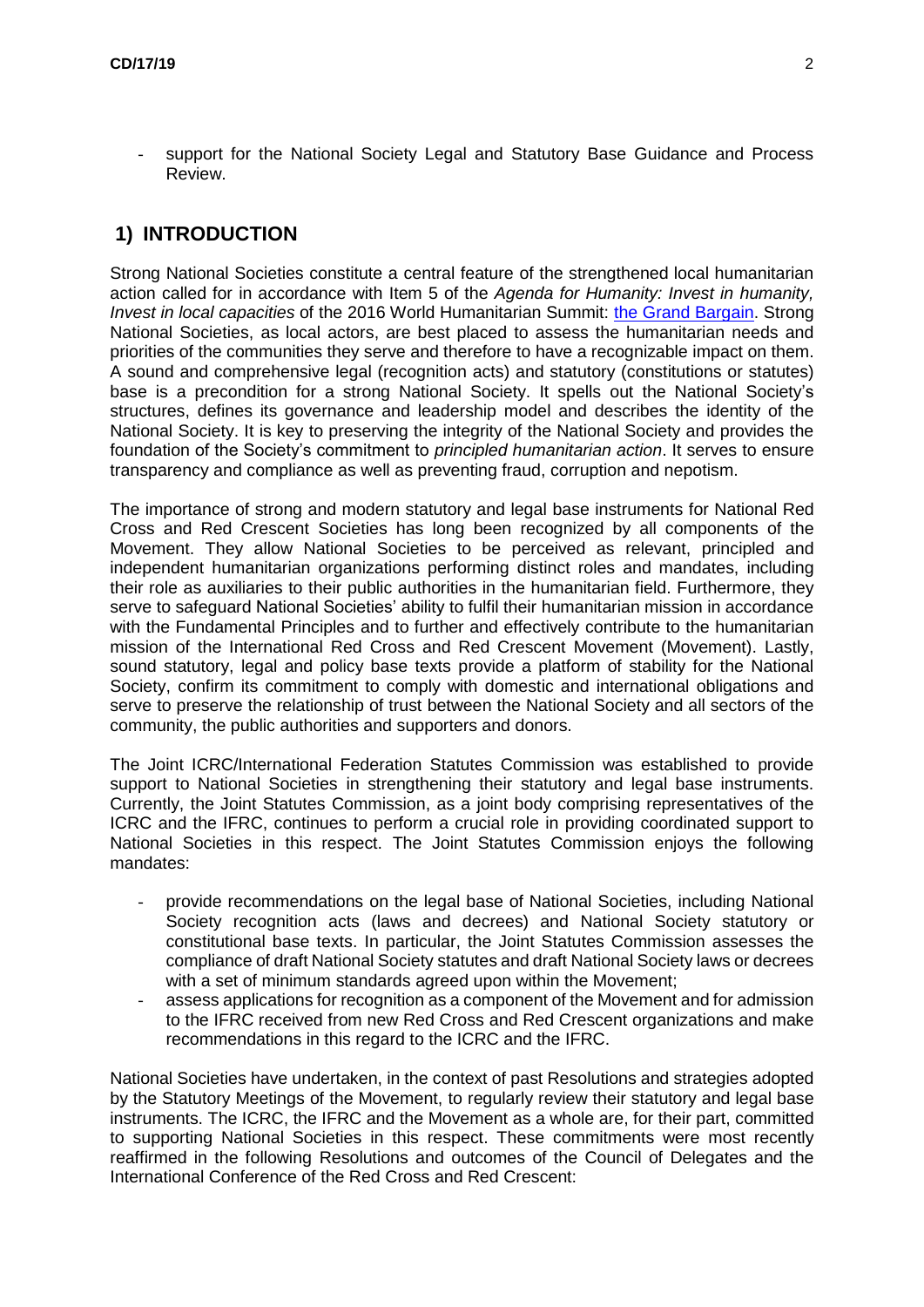- Resolution 4 of the 2011 Council of Delegates on ["Revision of National Society Statutes](https://fednet.ifrc.org/PageFiles/90345/CD11_R4_Statutes_EN.pdf)  [and Legal Base"](https://fednet.ifrc.org/PageFiles/90345/CD11_R4_Statutes_EN.pdf);
- Resolution 4 of the 31st International Conference of the Red Cross and Red Crescent on ["Furthering the auxiliary role: Partnership for stronger National Societies and](http://rcrcconference.org/wp-content/uploads/2015/03/R4_Auxiliary_Role_NS_EN.pdf)  [volunteering development"](http://rcrcconference.org/wp-content/uploads/2015/03/R4_Auxiliary_Role_NS_EN.pdf), adopted in November 2011.

In addition, in the last two years, National Societies' commitments in this field were recalled in the following reports and actions plans:

- The report on The Fundamental Principles in action: A unique ethical, operational and [institutional framework,](http://rcrcconference.org/wp-content/uploads/2015/10/32IC-Report-on-Fundamental-Principles__EN.pdf) delivered to the 32nd International Conference, held from 8 to 10 December 2015 in Geneva, Switzerland;
- The Amman Declaration: "Together for Humanity", issued at the 9th Red Cross and Red Crescent Middle East and North Africa Conference, held on 26 January 2017 in Amman, Hashemite Kingdom of Jordan, Commitment no. 4;
- [Investing in Africa: Abidjan Plan of Action,](http://www.9panafricainecrci.com/en/documents/QYGReODNdcm8hmrBqVnR.pdf) issued at the 9th Pan African Conference, held from 1 to 12 April 2017 in Abidjan, Côte d'Ivoire, key actions 1 and 3 and key indicator 4.

As recalled in the Report of the Joint Statutes Commission presented to the Council of Delegates in 2015, the commitment to develop sound and comprehensive statutory, legal and policy base instruments also constitutes a central dimension of the IFRC's and the Movement's organizational development and capacity-building frameworks, in particular the Organizational Capacity Assessment and Certification (OCAC) and the Safer Access Framework. They will continue to provide strong encouragement and motivation for National Societies to fulfil their commitments related to strengthening their statutory and legal base instruments.

Lastly, building on the collective feedback received by the Joint Statutes Commission from National Societies in recent years and on its recommendations included in its Report to the 2015 Council of Delegates, the Commission initiated a review of the Movement's overall support and guidance provided to National Societies to strengthen their legal and statutory base instruments. The overall objectives and progress of the National Society Statutory and Legal Base Guidance and Process Review are described below.

# **2) BACKGROUND**

The present Report is submitted as follow-up to Resolution 4 adopted by the 2011 Council of Delegates on the *"Revision of National Society Statutes and Legal Base"* and Resolution 4 of the 31st International Conference on *"Furthering the auxiliary role: Partnership for stronger National Societies and volunteering development"*. It highlights the developments, progress and achievements of National Societies in strengthening their legal and statutory base instruments since the 2015 Council of Delegates and the Joint Statutes Commission's last Report presented to the Council. It covers the period from 1 August 2015 to 31 July 2017.

During the reporting period, the Commission also continued to monitor and support new applications for recognition as a component of the Movement and for admission to the IFRC. The main focus of this Report is, however, the achievements of National Societies and the support provided by the Joint Statutes Commission to strengthen National Societies' statutory and legal base instruments.

This report also provides an overview of the current National Society Statutory and Legal Base Guidance and Process Review. The Review was announced in the Commission's report to the Council of Delegates in 2015. Since the late 1980s the Movement has provided coordinated support to National Societies to strengthen their statutory and legal base instruments, based on a set of standards and minimum requirements defined in a range of tools and models,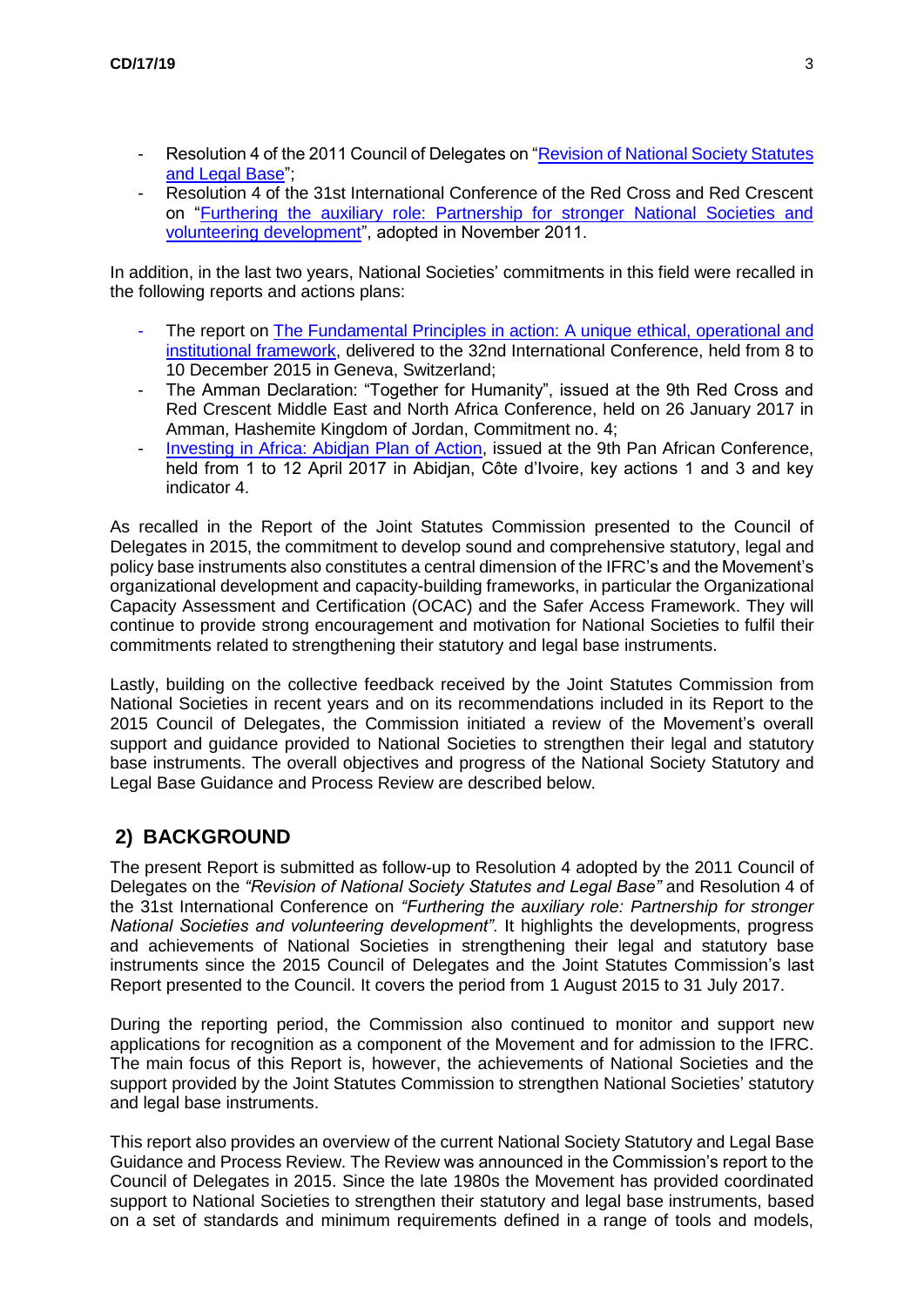including the *Guidance for National Societies Statutes* (Guidance Document). After 17 years of utilizing the Guidance Document and mindful of the extensive feedback received from National Societies, the decision was taken to engage in a comprehensive review of the Movement's agreed standards. The Review was initiated in early 2016 and is being conducted under the auspices of a Core Group, comprised of representatives from ten Red Cross or Red Crescent Societies and representatives of the IFRC, the ICRC and the Joint Statutes Commission.

The overall purpose of the Review is to ensure that the Movement's standards and guidance provided on National Societies' legal and statutory base are fit for purpose, user-friendly and accessible from a National Society leadership perspective. It is intended to further enable National Societies that are engaged in statutory and legal base reform to make informed choices that are fully compatible with their own legal, operational and cultural contexts. More details on the objectives and progress of the Review are included under sections 4 and 5 of this Report.

# **3) ANALYSIS / PROGRESS**

# 3.1 National Society statutes or constitutions

During the reporting period (1 August 2015–31 July 2017) the Joint Statutes Commission provided recommendations to 73 National Societies who submitted their draft or revised statutory texts to the Commission. Of this total number:

- 21 letters were sent to National Societies in Europe and Central Asia (approximately 29%);
- 13 letters were sent to National Societies in the Middle East and Asia Pacific regions (approximately 18%);
- 20 letters were sent to National Societies in Africa (approximately 28%);
- 18 letters were sent to National Societies in the Americas (approximately 25%).

A complete list of the Joint Statutes Commission letters issued is attached to the Report (Annex 1).

In addition to the Commission's letters, telephone conferences and meetings in person were organized between members of the Joint Statutes Commission and National Societies, i.e. Austrian Red Cross, Burundi Red Cross, Finnish Red Cross, Indian Red Cross Society and Maldivian Red Crescent.

In accordance with the Joint Statutes Commission's assessment of the compliance of National Societies' statutes or constitutions with the Guidance Document and the minimum requirements it sets out, as at 31 July 2017:

- some 54 National Societies have statutes conforming with the minimum requirements (approximately 28%);
- 119 National Societies are engaged in the process of revising their Statutes (approximately 63%);
- 14 National Societies have not yet initiated a revision process (approximately 7%);
- 3 National Societies have statutes that do not meet the minimum requirements (approximately 2%).

*More details related to this section can be found in the* [Tableau de Bord](https://fednet.ifrc.org/PageFiles/81024/TdB%20NS%20Statutes%20Eng%2031%20December%202015%20for%20FedNet.xls) which can be accessed on the IFRC's FedNet through this link: [https://fednet.ifrc.org/PageFiles/81024/TdB%20NS%20Statutes%20Eng%2031%20Decemb](https://fednet.ifrc.org/PageFiles/81024/TdB%20NS%20Statutes%20Eng%2031%20December%202015%20for%20FedNet.xls) [er%202015%20for%20FedNet.xls](https://fednet.ifrc.org/PageFiles/81024/TdB%20NS%20Statutes%20Eng%2031%20December%202015%20for%20FedNet.xls)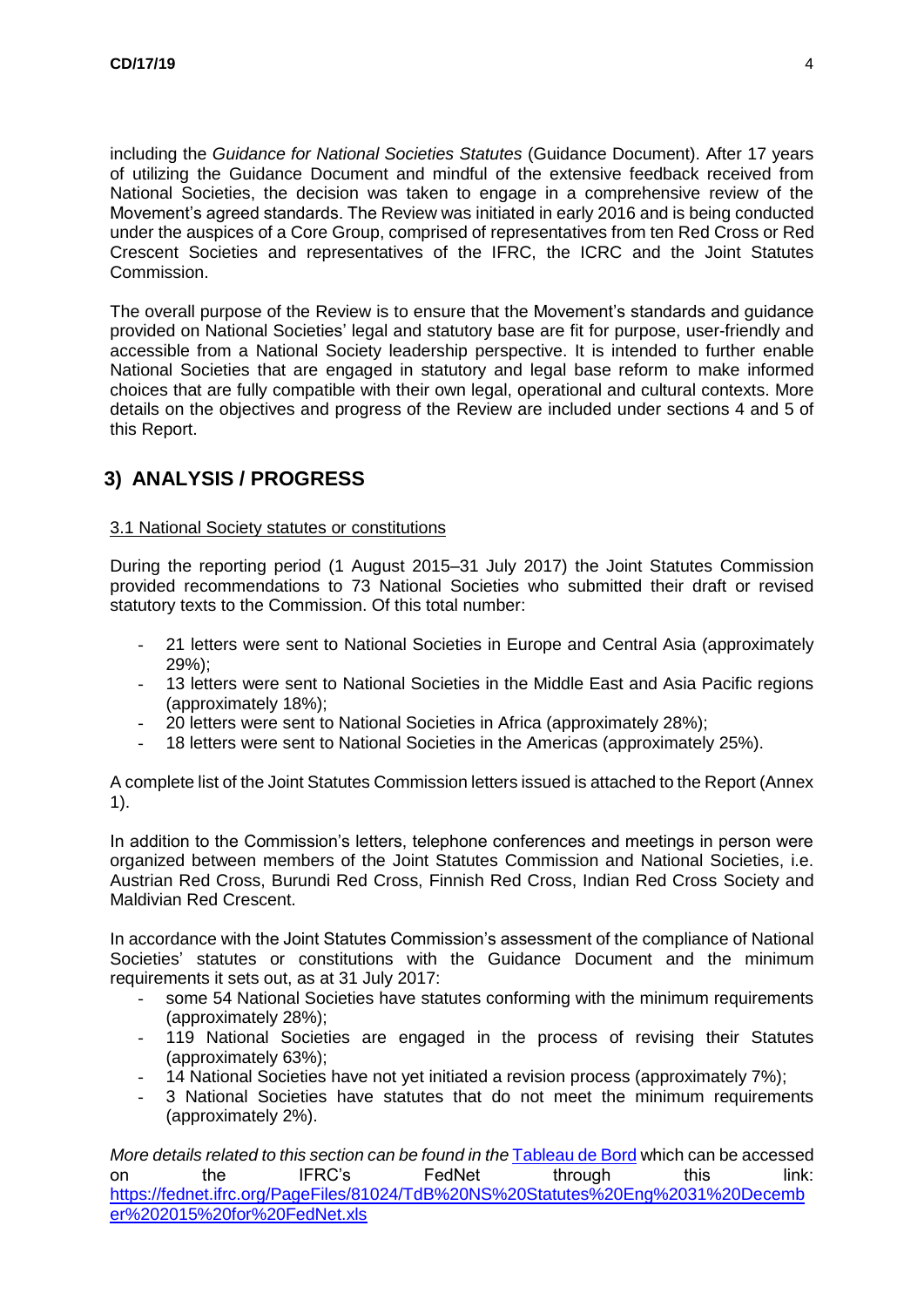A slight decrease can be seen in the number and percentage of National Societies assessed by the Joint Statutes Commission as enjoying statutory base texts complying with the minimum requirements. Pertinent statistics are highlighted in the table below.

| <b>Statutes</b>               | 2011 | 2013 | 2015 | 2017 |
|-------------------------------|------|------|------|------|
| Minimum requirements met      | 24%  | 26%  | 30%  | 28%  |
| Revision in progress          | 62%  | 62%  | 60%  | 63%  |
| No revision process initiated | 12%  | 10%  | 10%  | 7%   |

In this regard, while recognizing the different challenges faced by National Societies in strengthening their statutory and constitutional base instruments, the Joint Statutes Commission notes with concern that the progress achieved in the reporting period has remained slow and limited. On a positive note, the number of National Societies actively engaged in a statutory base review has continued to grow.

# 3.2 National Society laws

In the last two years, the Joint Statutes Commission was requested to provide its comments and recommendations on National Society recognition acts (laws or decrees) or on new drafts under consideration by the government or the national legislature. The Commission prepared and shared a series of recommendations in support of National Societies in this regard in written form or in direct consultations held with the National Society and the public authorities concerned. The recommendations were made based on the minimum standards formulated in the [Model law on the recognition of National Red Cross and Red Crescent Societies.](https://fednet.ifrc.org/PageFiles/81023/JSC_Model_Law_English.pdf) These discussions focused mainly on:

- the distinct legal status and privileges enjoyed by a National Society to be recognized in the domestic legal order;
- the definition of the National Society's role as auxiliary to the public authorities in the humanitarian field;
- the formulation of the government's duty to respect the National Society's adherence to the Fundamental Principles at all times.

This included, for instance, a visit made by members of the Joint Statutes Commission to Dublin on 11 January 2017 in order to meet with the Irish Red Cross leadership and representatives of the Irish Government to discuss the Irish Red Cross Bill.

# 3.3 Recognition and admission of new National Societies

During the reporting period, no new National Society was recognized by the ICRC as a component of the Movement or admitted to the IFRC.

Formal applications for recognition by the ICRC and for admission to the IFRC were received from the "Marshall Islands Red Cross Society" (MRCS) on 29 March 2017 and forwarded to the Joint Statutes Commission for review and examination of the ten conditions for recognition. The first Constituent General Assembly of the MRCS was held in June 2017 and, at the time of writing this Report, a Joint Assessment Mission of the Joint Statutes Commission to the Marshall Islands was being planned for the last quarter of 2017.

Continued support and advice was provided by the ICRC and the IFRC during the reporting period to the Bhutanese authorities, who are in the process of establishing the "Bhutanese Red Cross Society". On 26 October 2016, a visit was made by seven members of the Bhutanese Parliament (including the Speaker and the General Secretaries of the National Council and of the National Assembly) to the ICRC Headquarters and to the IFRC Secretariat in order to review next steps in the establishment of a new National Society in the Kingdom of Bhutan.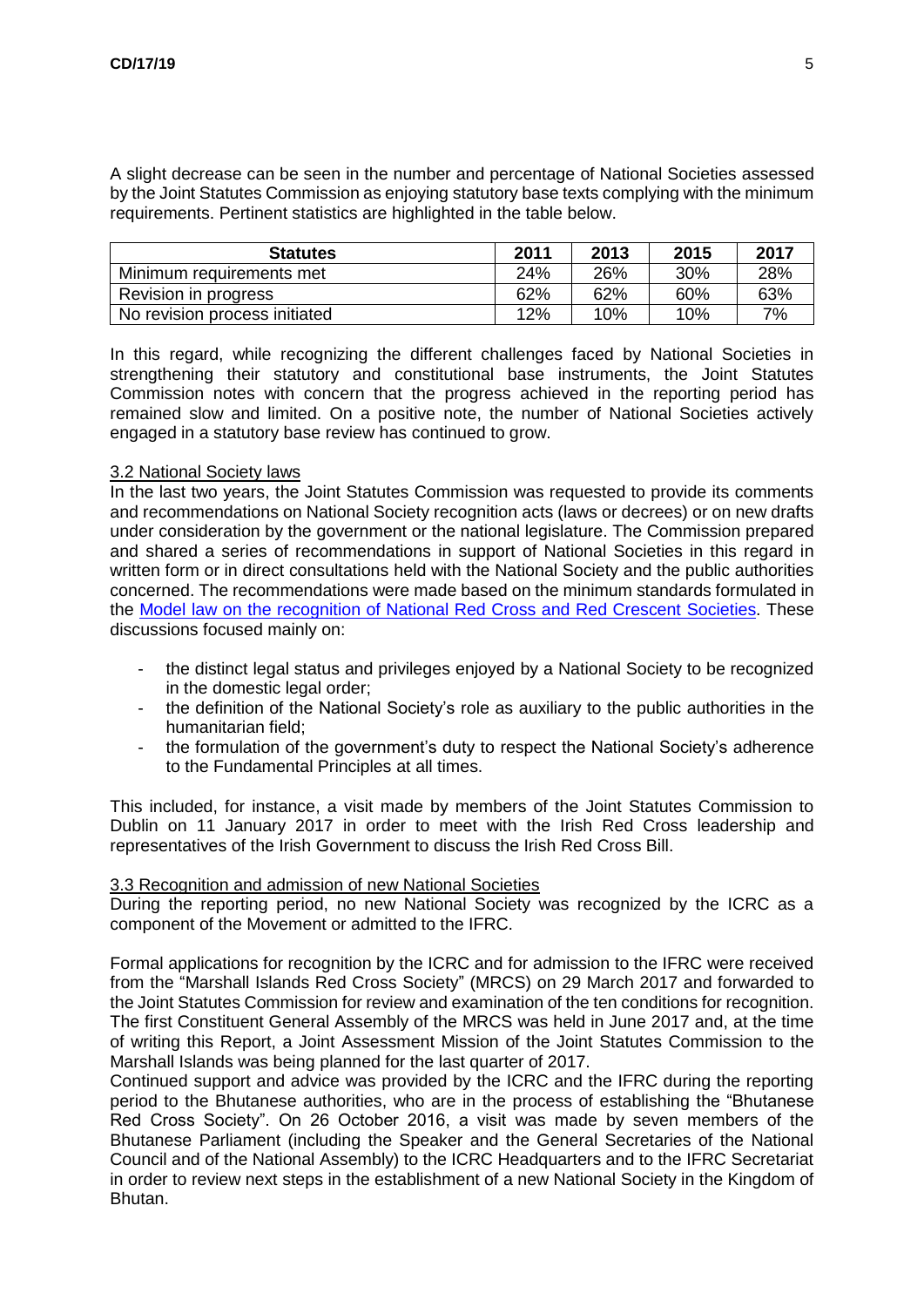# 3.4 National Society Statutory and Legal Base Guidance and Process Review

In its last Report submitted to the 2015 Council of Delegates, the Joint Statutes Commission included a recommendation that a process of review and revision of the Guidance Document for National Societies Statutes be initiated. The process, which is titled *National Society Statutory and Legal Base Guidance and Process Review*, was launched in July 2016 in the course of an inception meeting hosted by the Danish Red Cross and conducted under the auspices of a Core Group composed of National Societies (Argentine Red Cross, Burundi Red Cross, Cook Islands Red Cross, Danish Red Cross, Haiti Red Cross Society, Mongolian Red Cross Society, Palestine Red Crescent Society, Spanish Red Cross, Red Crescent Society of Turkmenistan and Uganda Red Cross Society) as well as representatives of the IFRC, the ICRC and the Joint Statutes Commission. The Vice President of the Danish Red Cross is acting as Chair of the Group.

The overall purpose of the initiative is to review the Movement's agreed standards for National Society statutes and constitutions and to assess whether the current guidance provided to National Societies is fit for purpose, user-friendly and accessible from a National Society leadership perspective and whether it is of a nature to enable National Societies to make informed choices adapted to their legal, operational and cultural contexts.

The objectives of the process are also to review, where appropriate, other agreed models and standards relevant to a National Society's legal and policy base frameworks (as defined *inter alia* in the Model law on the recognition of a National Society, the OCAC indicators and the Safer Access Framework's elements and recommended actions).

The Review concentrates on the following five main areas: (i) Leadership: revisiting the current dogma of separation of management and governance and looking into a more holistic approach to leadership with the necessary checks and balances and other models of leadership, (ii) Compliance/Integrity: how do National Society statutory and legal base instruments need to reflect the latest developments in the area of integrity and the related mechanisms? (iii) Volunteering/Membership: how does volunteering need to be reflected in the statutory and legal base of National Societies? (iv) Unity, specifically between branches and headquarters: what are the challenges? and (v) Independence/Auxiliary role of a National Society in the humanitarian field: how does the statutory and legal base need to reflect the latest definitions of the auxiliary role and how can the requirements of the Fundamental Principle of Independence best be reflected in a National Society's legal and statutory base instruments?

The Core Group met three times in addition to the inception meeting. The first meeting was hosted by the Spanish Red Cross in October 2016, the second by the Palestine Red Crescent Society at the end of January and beginning of February 2017 and the third by the Argentine Red Cross in July 2017.

The new draft Guidance and Standards are structured as follows: **Introduction** Chapter I: Who we are Chapter II: Members and volunteers Chapter III: Leadership (governance and management) Chapter IV: Structure/Territorial coverage Chapter V: Compliance/Integrity Chapter VI: Financial matters Chapter VII: Final provisions

From 6 April to 31 May 2017 broad consultations were conducted within the Movement on the previous version of the draft Standards. In total, 33 National Societies provided input, and the IFRC Compliance and Mediation Committee and seven National Societies were involved in in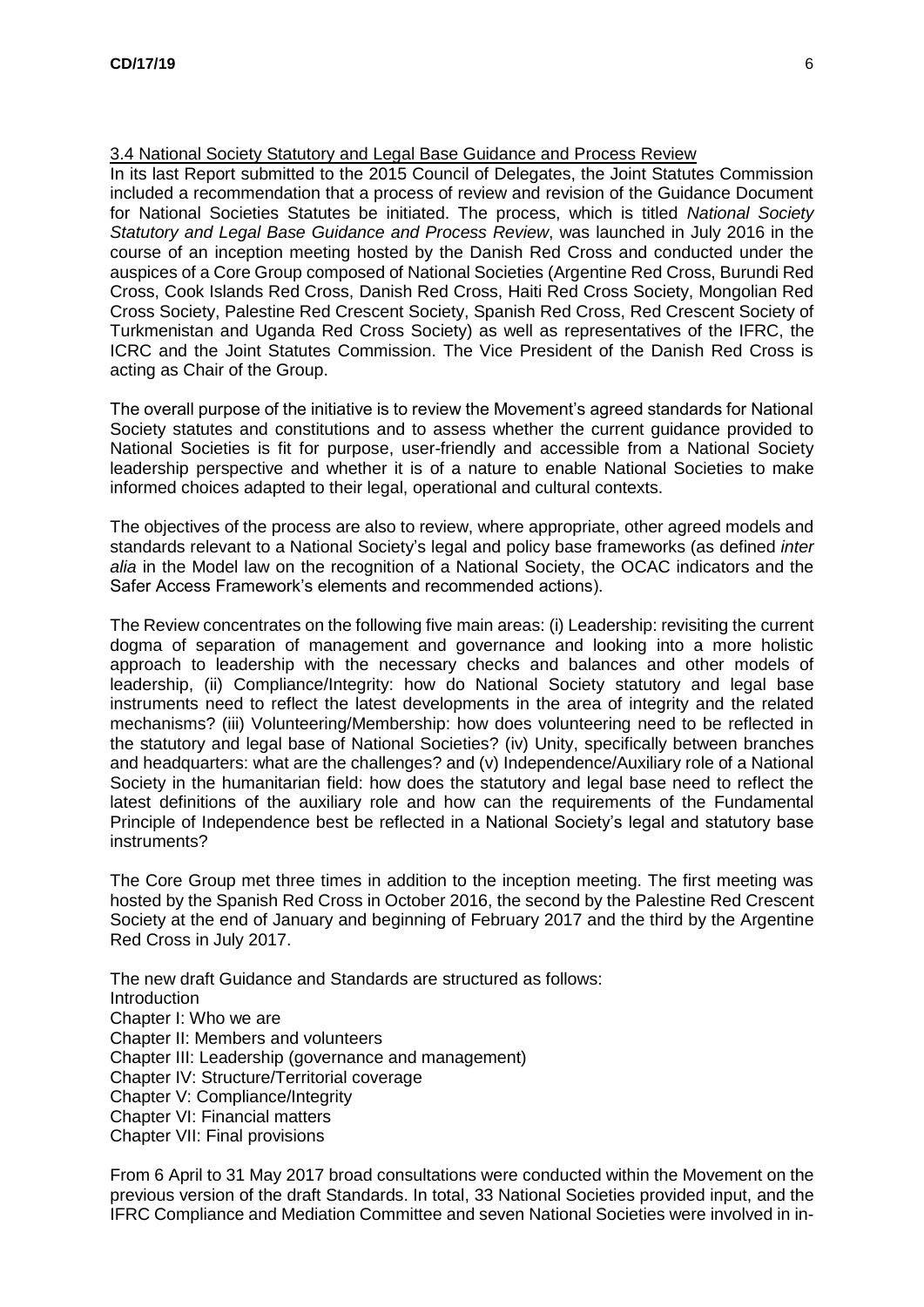depth interviews. The latest outline of standards and structure, as annexed to the present Report, includes the comments and suggestions received through the consultations and now needs to be completed with the inclusion of illustrations and *best practice* examples. Further reflexions and consultations are also being conducted within the Core Group on key issues related to the implementation of the new Standards and ways to ensure their successful rollout and promotion (including by the Joint Statutes Commission).

At the time of writing, next steps are expected to include:

- i) Submission of the draft revised Guidance Document and Outline of standards and structure to the 22nd Session of the IFRC General Assembly (6–8 November 2017) for discussion and debate in the context of a Workshop on the Guidance Review.
- ii) The General Assembly is also expected to authorize the Governing Board to adopt the new Guidance and the new Standards in 2018, once they have been finalized, and to recommend to the 2017 Council of Delegates that the Joint ICRC/International Federation Commission for National Society Statutes makes use of the revised Guidance and the new Standards from the time of their finalization;
- iii) Adoption of the new Guidance Document and the new Standards by the Council of Delegates in 2019 in the form of a Resolution further detailing the process of rollout, promotion and implementation of the new Standards.

# **4) CONCLUSIONS AND RECOMMENDATIONS (THE WAY FORWARD)**

In the following two years and beyond, based on the Joint Statutes Commission's new approaches described in the Commission's Report to the 2015 CoD, the Commission will continue to fulfil its objectives, including its role of assisting National Societies in strengthening their legal and statutory base instruments. This will further enable National Societies to contribute effectively to the individual and collective commitments undertaken by National Societies and the Movement as a whole in the [post-2015 Development Goals](http://www.un.org/en/ecosoc/about/mdg.shtml) and the [Agenda](http://www.agendaforhumanity.org/)  [for Humanity.](http://www.agendaforhumanity.org/)

The Joint Statutes Commission also remains fully committed to accompanying the National Society Legal and Statutory Base Guidance and Process Review and continuing to support the Core Group in its efforts to:

- finalize the new Guidance Document with the new Standards for National Society Statutes and define innovative ways to benchmark, roll-out and ensure compliance with the new guidance, including through further reflection on the strengthening of the Joint Statutes Commission's modes of operation, engagement and support;
- prepare for and promote the effective implementation and roll-out of the Guidance Document and new Standards.

# Annexes:

Annex 1 – List of communications of the Joint ICRC/International Federation Commission for National Society Statutes (for the period 1 August 2015–31 July 2017); Annex 2 – Outline of standards and structure, version September 2017.

Geneva, 31 July 2017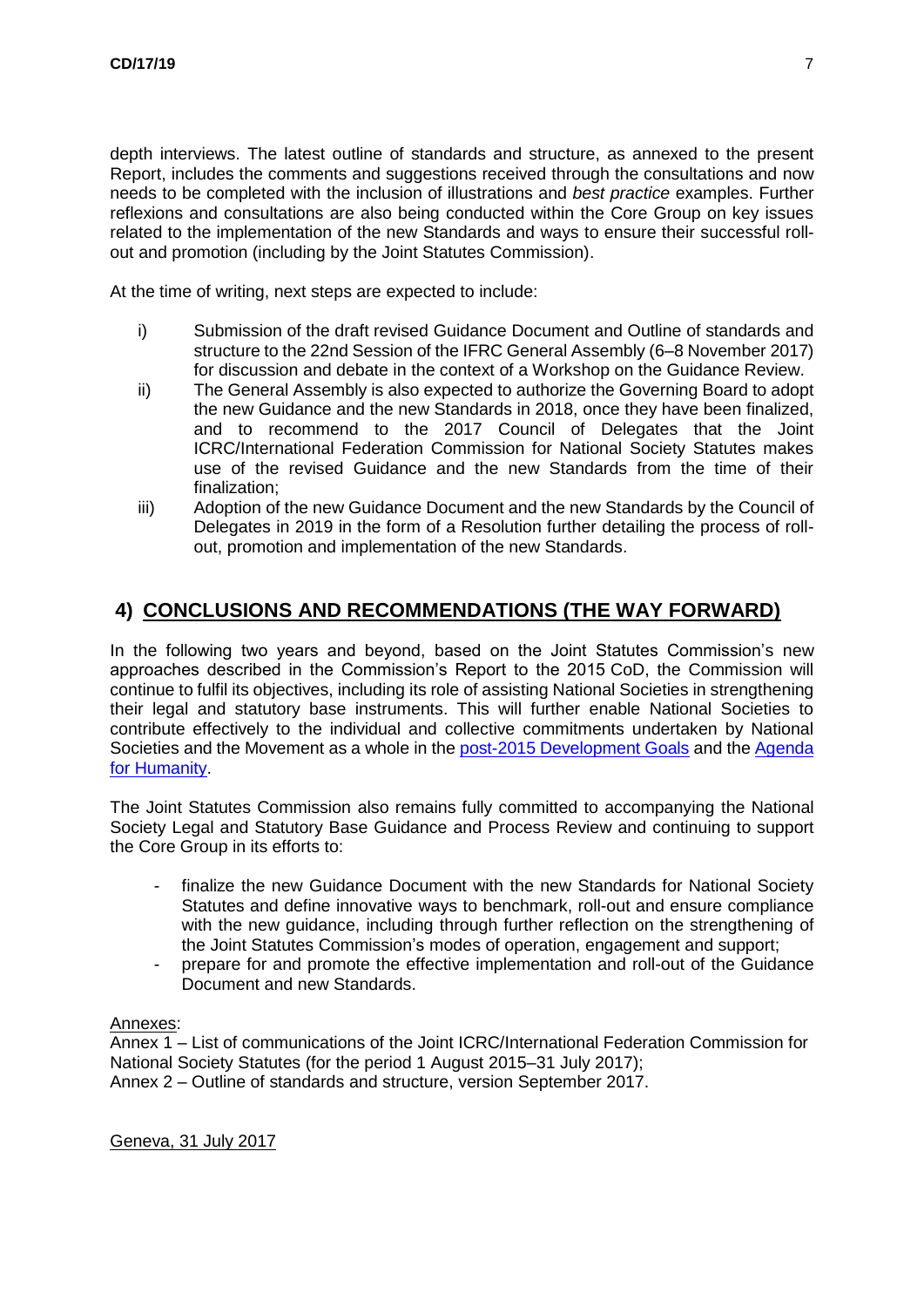# **ANNEX I**

# **List of Communications of the Joint ICRC/International Federation Commission for National Statutes (Reporting period: 1 August 2015 - 31 July 2017)**

# **Communications on Statutes**

| No. | <b>National Society</b>            | Date of JSC Letter |
|-----|------------------------------------|--------------------|
| 1.  | <b>Ecuadorian Red Cross</b>        | 18 August 2015     |
| 2.  | Sao Tome and Principe Red Cross    | 24 September 2015  |
| 3.  | <b>Brazilian Red Cross</b>         | 2 October 2015     |
| 4.  | <b>Ethiopian Red Cross Society</b> | 13 October 2015    |
| 5.  | Zimbabwe Red Cross Society         | 27 October 2015    |
| 6.  | <b>Cook Islands Red Cross</b>      | 27 October 2015    |
| 7.  | <b>Chilean Red Cross</b>           | 20 November 2015   |
| 8.  | <b>Namibian Red Cross</b>          | 20 November 2015   |
| 9.  | Danish Red Cross                   | 30 November 2015   |
| 10. | <b>Cook Islands Red Cross</b>      | 10 December 2015   |
| 11. | <b>French Red Cross</b>            | 14 December 2015   |
| 12. | Red Cross of Equatorial Guinea     | 15 December 2015   |
| 13. | <b>Austrian Red Cross</b>          | 13 January 2016    |
| 14. | <b>Lebanese Red Cross</b>          | 1 February 2016    |
| 15. | <b>German Red Cross</b>            | 22 February 2016   |
| 16. | Norwegian Red Cross                | 22 February 2016   |
| 17. | <b>Bolivian Red Cross</b>          | 3 March 2016       |
| 18. | <b>Peruvian Red Cross</b>          | 3 March 2016       |
| 19. | <b>Burundi Red Cross</b>           | 3 March 2016       |
| 20. | <b>Peruvian Red Cross</b>          | 6 April 2016       |
| 21. | <b>Ukrainian Red Cross Society</b> | 6 April 2016       |
| 22. | <b>French Red Cross</b>            | 6 April 2016       |
| 23. | <b>Maldivian Red Crescent</b>      | 6 April 2016       |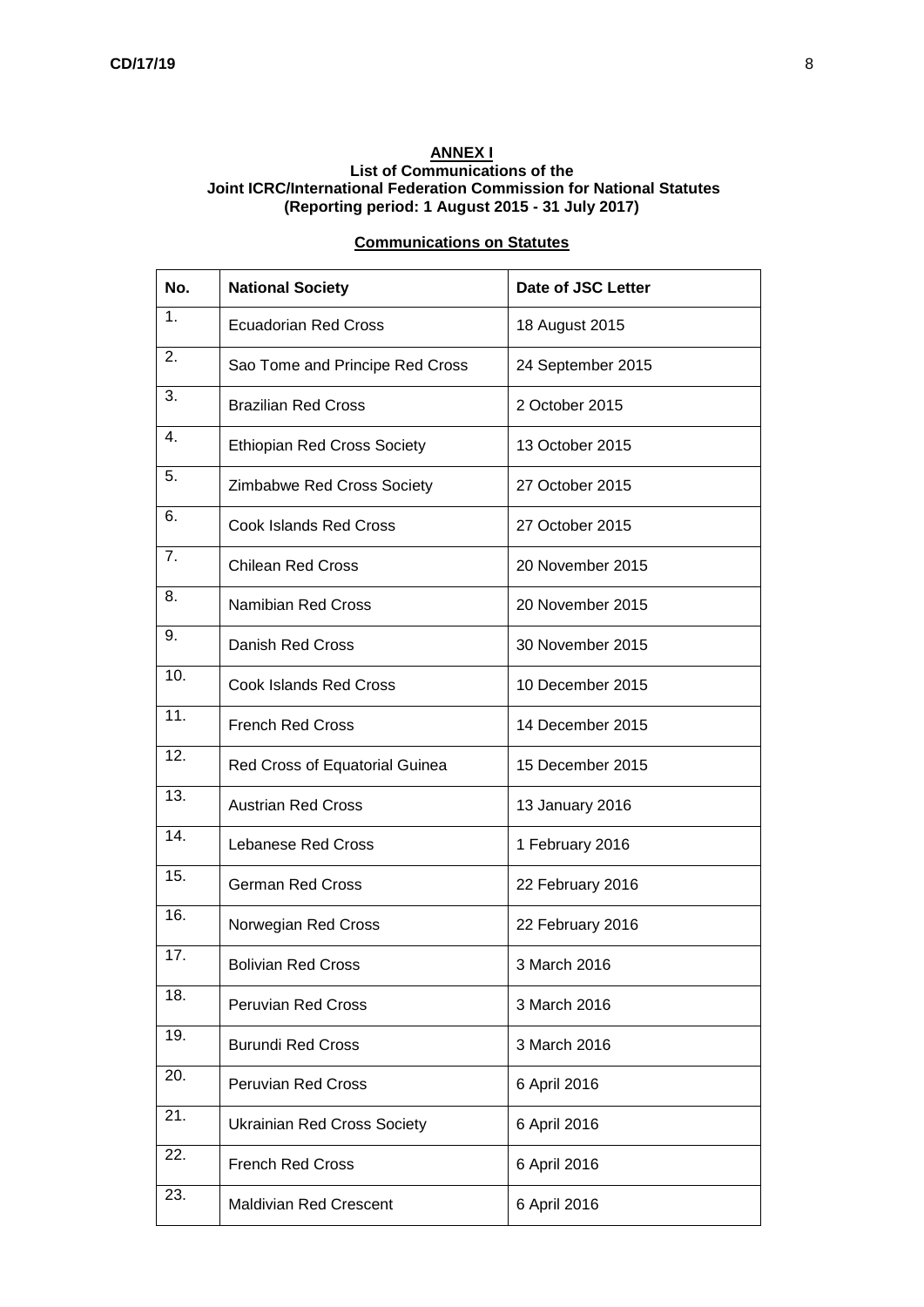**CD/17/19** 9

| 24. | Peru Red Cross                                                        | 6 April 2016      |
|-----|-----------------------------------------------------------------------|-------------------|
| 25. | Jamaica Red Cross                                                     | 14 April 2016     |
| 26. | <b>Zambian Red Cross Society</b>                                      | 14 April 2016     |
| 27. | Red Crescent Society of Tajikistan                                    | 14 April 2016     |
| 28. | Chilean RC                                                            | 19 April 2016     |
| 29. | Kazakh Red Crescent                                                   | 19 April 2016     |
| 30. | <b>Honduran Red Cross</b>                                             | 10 May 2016       |
| 31. | <b>Swaziland Red Cross Society</b>                                    | 10 May 2016       |
| 32. | Mozambique Red Cross Society                                          | 30 May 2016       |
| 33. | Red Cross Society of Panama                                           | 30 May 2016       |
| 34. | "Marshall Islands RC"                                                 | 27 June 2016      |
| 35. | <b>German Red Cross</b>                                               | 4 August 2016     |
| 36. | The Russian Red Cross Society                                         | 10 August 2016    |
| 37. | The Red Cross Society of the<br>Democratic People's Republic of Korea | 19 August 2016    |
| 38. | <b>Cuba Red Cross</b>                                                 | 17 August 2016    |
| 39. | Kyrgyzstan Red Crescent Society                                       | 17 August 2016    |
| 40. | Panama Red Cross                                                      | 26 August 2016    |
| 41. | Red Cross Society of the Democratic<br>People's Republic of Korea     | 30 September 2016 |
| 42. | Zimbabwe Red Cross Society                                            | 17 October 2016   |
| 43. | <b>Indonesian Red Cross Society</b>                                   | 25 October 2016   |
| 44. | <b>Ukrainian Red Cross Society</b>                                    | 25 October 2016   |
| 45. | <b>Timor-Leste Red Cross Society</b>                                  | 25 October 2016   |
| 46. | Red Cross Society of Guinea-Bissau                                    | 25 October 2016   |
| 47. | <b>Uganda Red Cross Society</b>                                       | 8 November 2016   |
| 48. | <b>Argentine Red Cross</b>                                            | 22 November 2016  |
| 49. | <b>Belarus Red Cross</b>                                              | 24 November 2016  |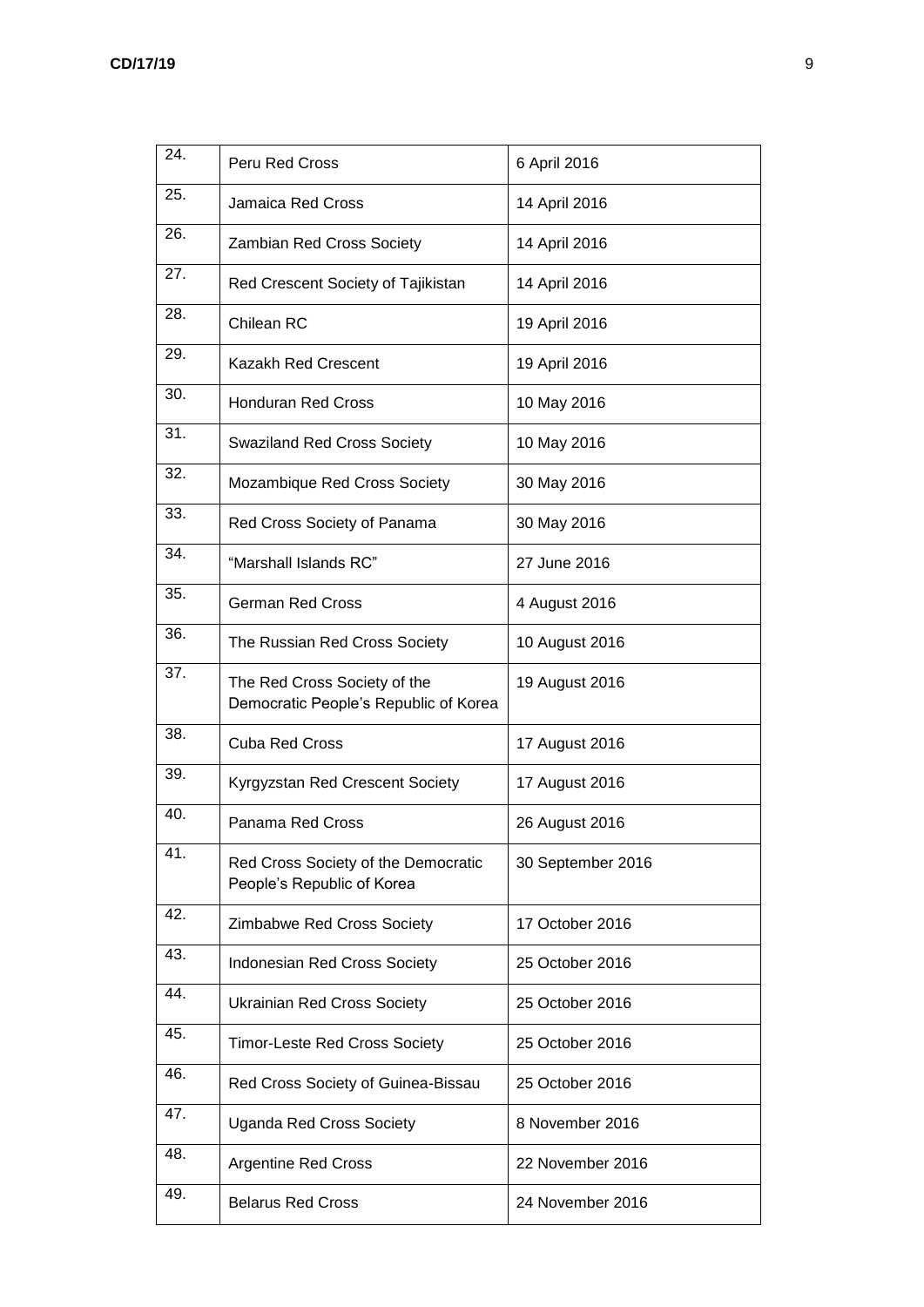| 50. | Red Cross Society of Niger                                    | 15 December 2016 |
|-----|---------------------------------------------------------------|------------------|
| 51. | Nicaraguan Red Cross                                          | 27 January 2017  |
| 52. | The Red Cross of the former Yugoslav<br>Republic of Macedonia | 30 January 2017  |
| 53. | Namibia Red Cross                                             | 30 January 2017  |
| 54. | "Marshall Islands RC"                                         | 13 February 2017 |
| 55. | The Red Cross of the former Yugoslav<br>Republic of Macedonia | 21 February 2017 |
| 56. | The Red Cross of the former Yugoslav<br>Republic of Macedonia | 3 March 2017     |
| 57. | <b>Austrian Red Cross</b>                                     | 3 March 2017     |
| 58. | <b>Danish Red Cross</b>                                       | 6 March 2017     |
| 59. | Red Cross of Cape Verde                                       | 14 March 2017    |
| 60. | <b>Maldivian Red Crescent</b>                                 | 17 March 2017    |
| 61. | <b>Argentine Red Cross</b>                                    | 20 March 2017    |
| 62. | Salvadorean Red Cross Society                                 | 31 March 2017    |
| 63. | <b>Swiss Red Cross</b>                                        | 31 March 2017    |
| 64. | Mozambique Red Cross                                          | 31 May 2017      |
| 65. | <b>Gambia Red Cross Society</b>                               | 13 June 2017     |
| 66. | Nigerian Red Cross Society                                    | 23 June 2017     |
| 67. | Red Crescent Society of Azerbaijan                            | 26 June 2017     |
| 68. | <b>Maldivian Red Crescent</b>                                 | 26 June 2017     |
| 69. | <b>Red Cross of Benin</b>                                     | 25 July 2017     |
| 70. | Uruguayan Red Cross                                           | 27 July 2017     |
| 71. | Cuban Red Cross (to be finalised)                             | <b>July 2017</b> |
| 72. | Libyan Red Crescent Society (to be<br>finalised)              | <b>July 2017</b> |
| 73. | Cameroon Red Cross Society (to be<br>finalised)               | <b>July 2017</b> |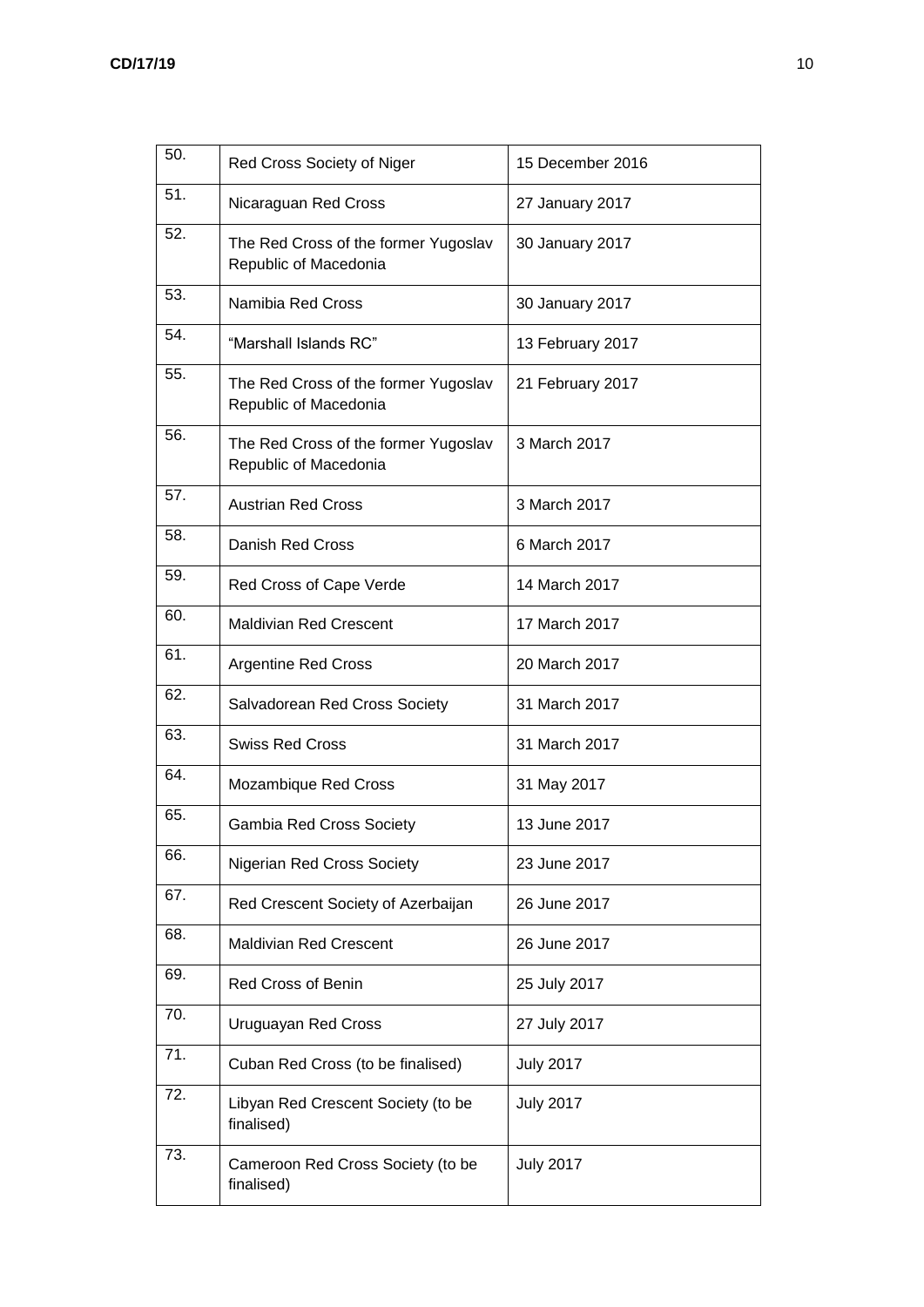| <b>Total</b>                        | 73 |
|-------------------------------------|----|
| <b>Europe and Central Asia</b>      | 21 |
| <b>Middle East and Asia-Pacific</b> | 12 |
| <b>Africa</b>                       | 21 |
| <b>Americas</b>                     | 19 |

# **JSC letters on laws**

| No.             | <b>National Society</b>             | Date of JSC Letter |
|-----------------|-------------------------------------|--------------------|
| 1.              | <b>Mongolian Red Cross Society</b>  | 3 August 2016      |
| 2.              | Red Crescent Society of Kyrgyzstan  | 31 October 2016    |
| 3.              | Lao Red Cross                       | 10 February 2017   |
| 4.              | <b>Myanmar Red Cross Society</b>    | 26 July 2017       |
| Total           |                                     | 4                  |
|                 | <b>Europe and Central Asia</b>      | 1                  |
|                 | <b>Middle East and Asia-Pacific</b> | 3                  |
| Africa          |                                     | 0                  |
| <b>Americas</b> |                                     | 0                  |

# **Other Communications** (sent by the ICRC and the IFRC)

| No.   | <b>National Society/ Other addressees</b>                                                                                                 | Date of Letter |
|-------|-------------------------------------------------------------------------------------------------------------------------------------------|----------------|
| 1.    | Bhutan's Red Cross Society (informal<br>joint comments on the NS's Law)                                                                   | 25 April 2016  |
| 2.    | "Marshall Islands RC"<br>(acknowledgement of receipt of the<br>MIRCS' application of recognition and<br>request for additional materials) | 19 May 2017    |
| 3.    | Bhutan Red Cross Society (Informal<br>comments on the BRCS' Draft Statutes)                                                               | 22 May 2017    |
| 4.    | India Red Cross Society (Joint ICRC-<br><b>IFRC</b> letter)                                                                               | 30 May 2017    |
| Total |                                                                                                                                           | 4              |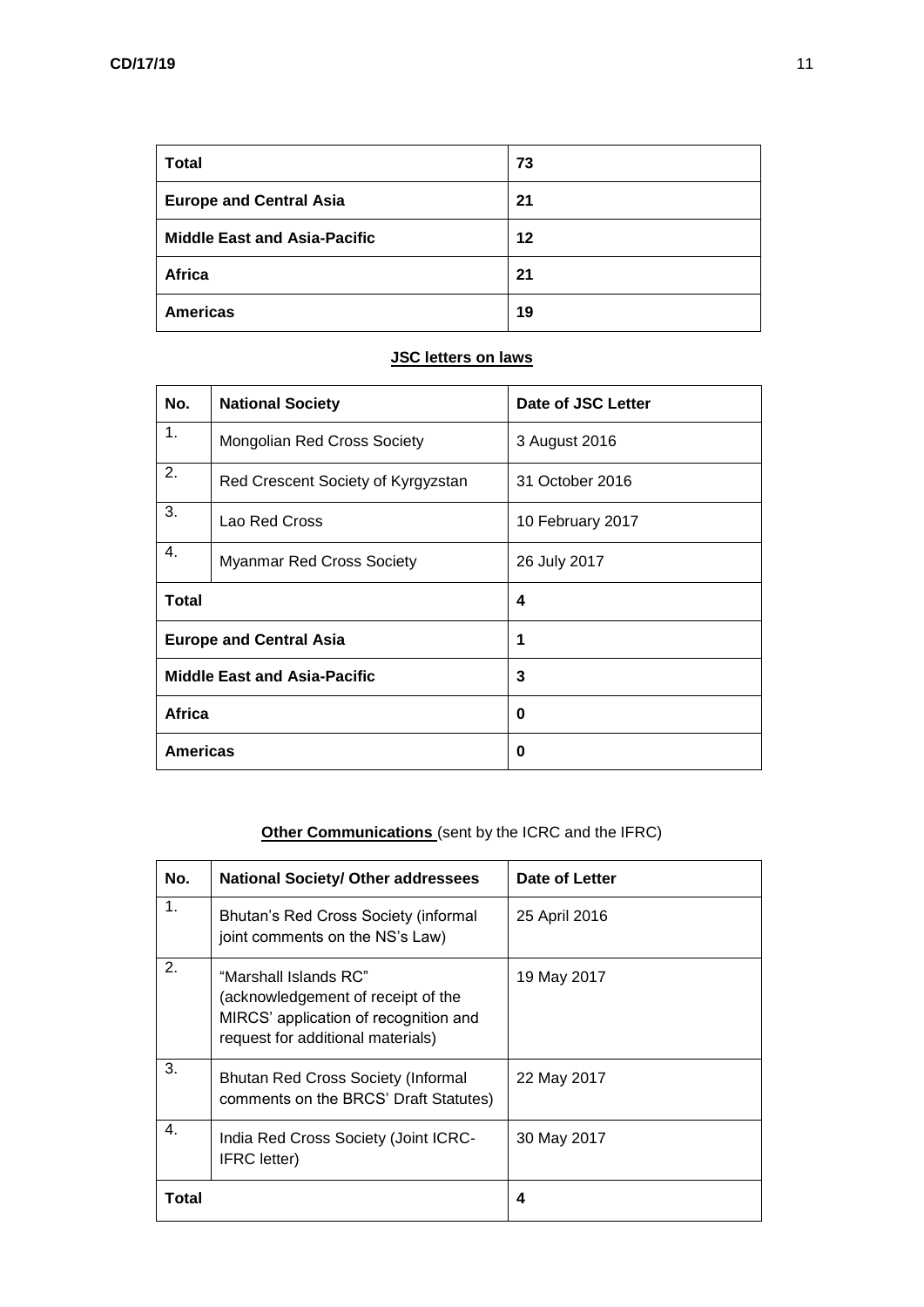| <b>Europe and Central Asia</b>      | 0 |
|-------------------------------------|---|
| <b>Middle East and Asia-Pacific</b> | 4 |
| <b>Africa</b>                       | 0 |
| <b>Americas</b>                     | 0 |

| <b>All Letters</b>                  |    |  |
|-------------------------------------|----|--|
| <b>Total</b>                        | 81 |  |
| <b>Europe and Central Asia</b>      | 22 |  |
| <b>Middle East and Asia-Pacific</b> | 19 |  |
| <b>Africa</b>                       | 21 |  |
| <b>Americas</b>                     | 19 |  |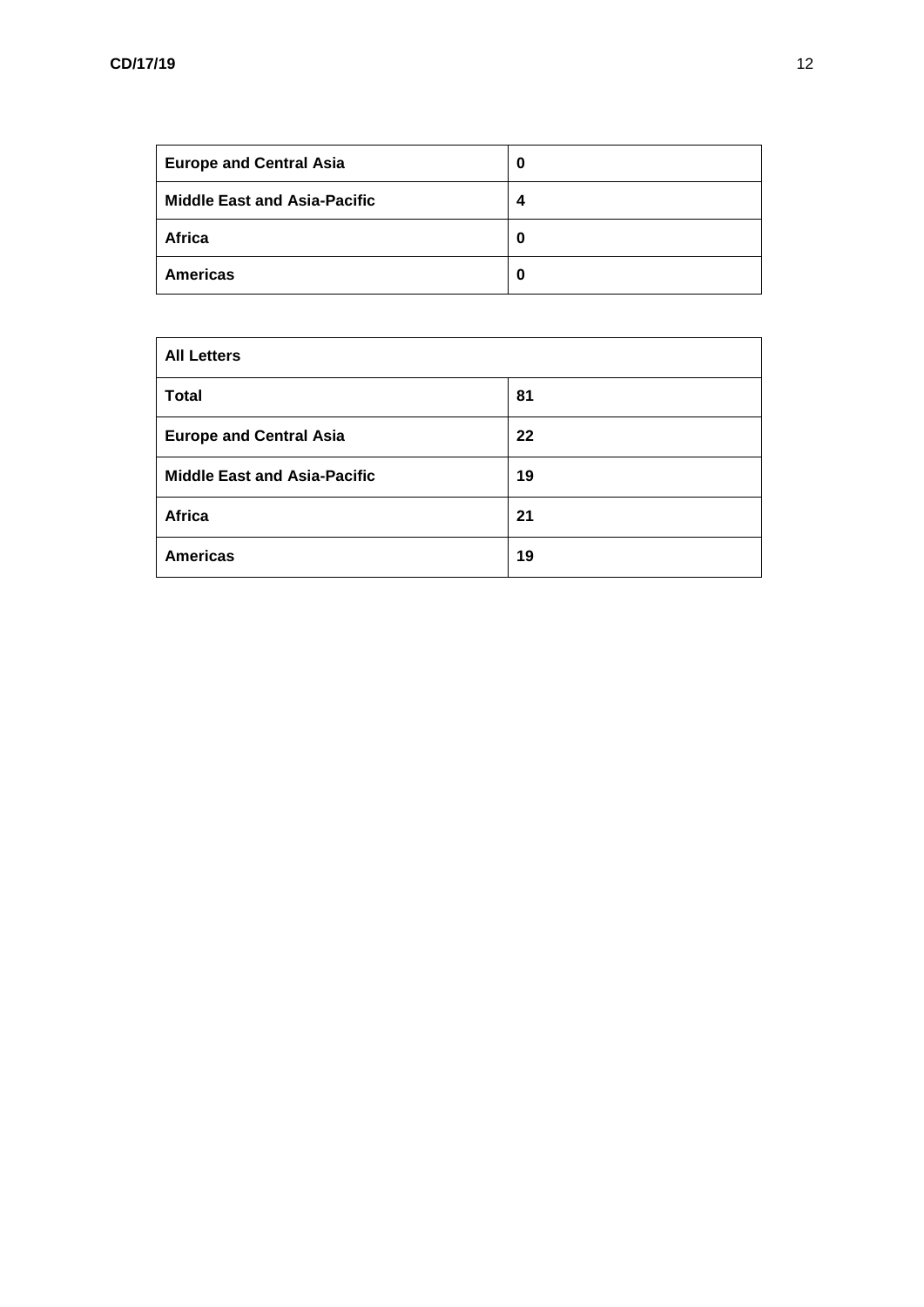**Annex 2**

# **GUIDANCE FOR NATIONAL SOCIETY STATUTES**

**Outline of standards and structure**

**General Assembly November 2017**

*Draft, September 2017*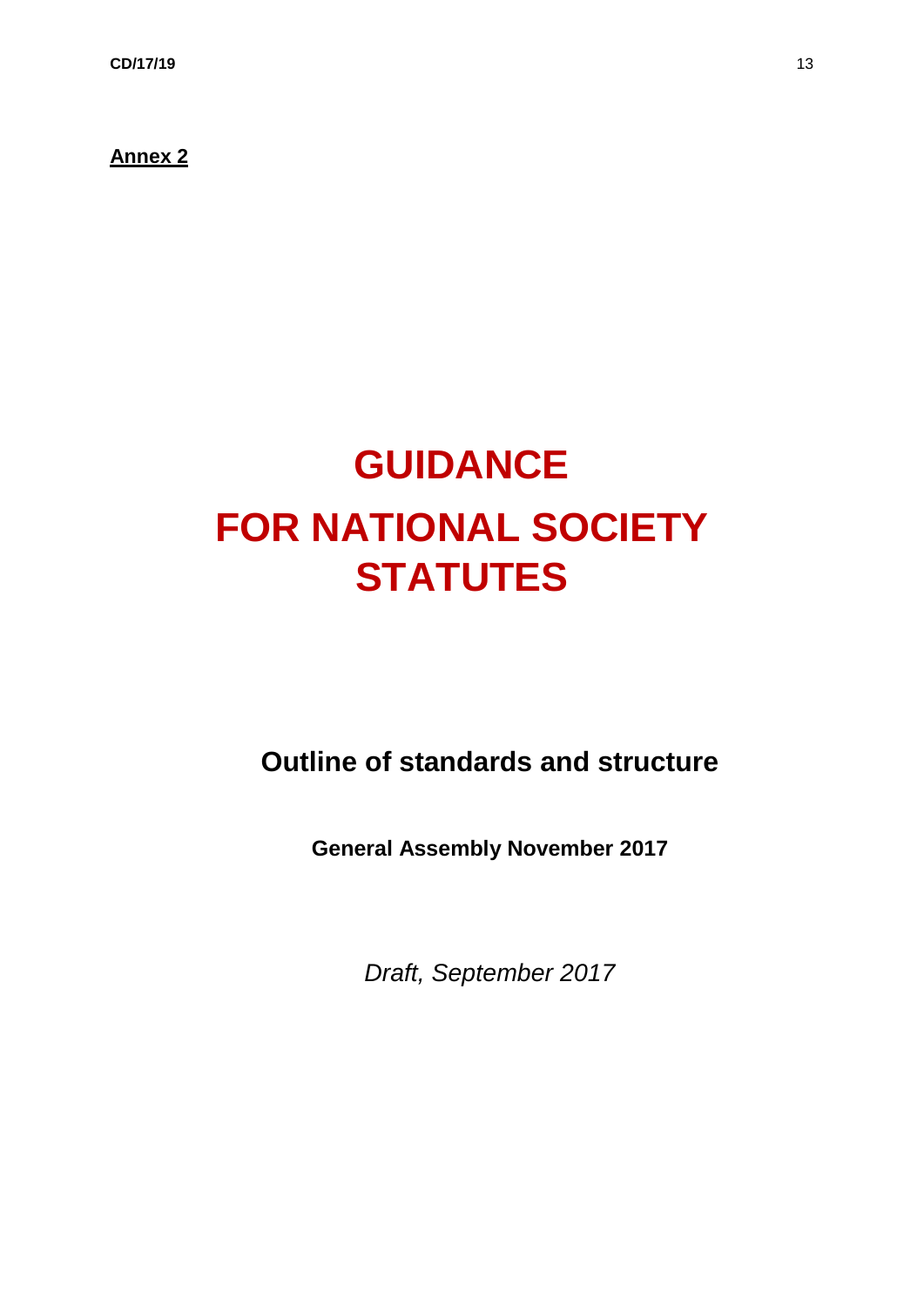**Humanity** *The International Red Cross and Red Crescent Movement, born of a desire to bring assistance without discrimination to the wounded on the battlefield, endeavours, in its international and national capacity, to prevent and alleviate human suffering wherever it may be found. Its purpose is to protect life and health and to ensure respect for the human being. It promotes mutual understanding, friendship, cooperation and lasting peace amongst all peoples.*

**Impartiality** *It makes no discrimination as to nationality, race, religious beliefs, class or political opinions. It endeavours to relieve the suffering of individuals, being guided solely by their needs, and to give priority*

*to the most urgent cases of distress.*

**Neutrality** *In order to continue to enjoy the confidence of all, the Movement may not take sides in hostilities or engage at any time in controversies of a political, racial, religious or ideological nature.*

**Independence** *The Movement is independent. The National Societies, while auxiliaries in the humanitarian services of their governments and subject to the laws of their respective countries, must* always maintain their autonomy so that they may be able at all times to act in accordance with the *principles of the Movement.*

**Voluntary Service** *It is a voluntary relief movement not prompted in any manner by desire for gain.*

Unity There can be only one Red Cross or one Red Crescent Society in any one country. It must be *open to all. It must carry on its humanitarian work throughout its territory.*

**Universality** *The International Red Cross and Red Crescent Movement, in which all Societies have equal status and share equal responsibilities and duties in helping each other, is worldwide.*

#### **Article 4 of the Movement: Conditions for recognition of National Societies**

In order to be recognized in terms of Article 5, paragraph 2 b) as a National Society, the Society shall meet the following conditions:

- 1. Be constituted on the territory of an independent State where the Geneva Convention for the Amelioration of the Condition of the Wounded and Sick in Armed Forces in the Field is in force.
- 2. Be the only National Red Cross or Red Crescent Society of the said State and be directed by a central body which shall alone be competent to represent it in its dealings with other components of the Movement.
- 3. Be duly recognized by the legal government of its country on the basis of the Geneva Conventions and of the national legislation as a voluntary aid society, auxiliary to the public authorities in the humanitarian field.
- 4. Have an autonomous status which allows it to operate in conformity with the Fundamental Principles of the Movement.
- 5. Use a name and distinctive emblem in conformity with the Geneva Conventions and their Additional Protocols.
- 6. Be so organized as to be able to fulfil the tasks defined in its own statutes, including the preparation in peace time for its statutory tasks in case of armed conflict.
- 7. Extend its activities to the entire territory of the State.
- 8. Recruit its voluntary members and its staff without consideration of race, sex, class, religion or political opinions.
- 9. Adhere to the present Statutes, share in the fellowship which unites the components of the Movement and cooperate with them.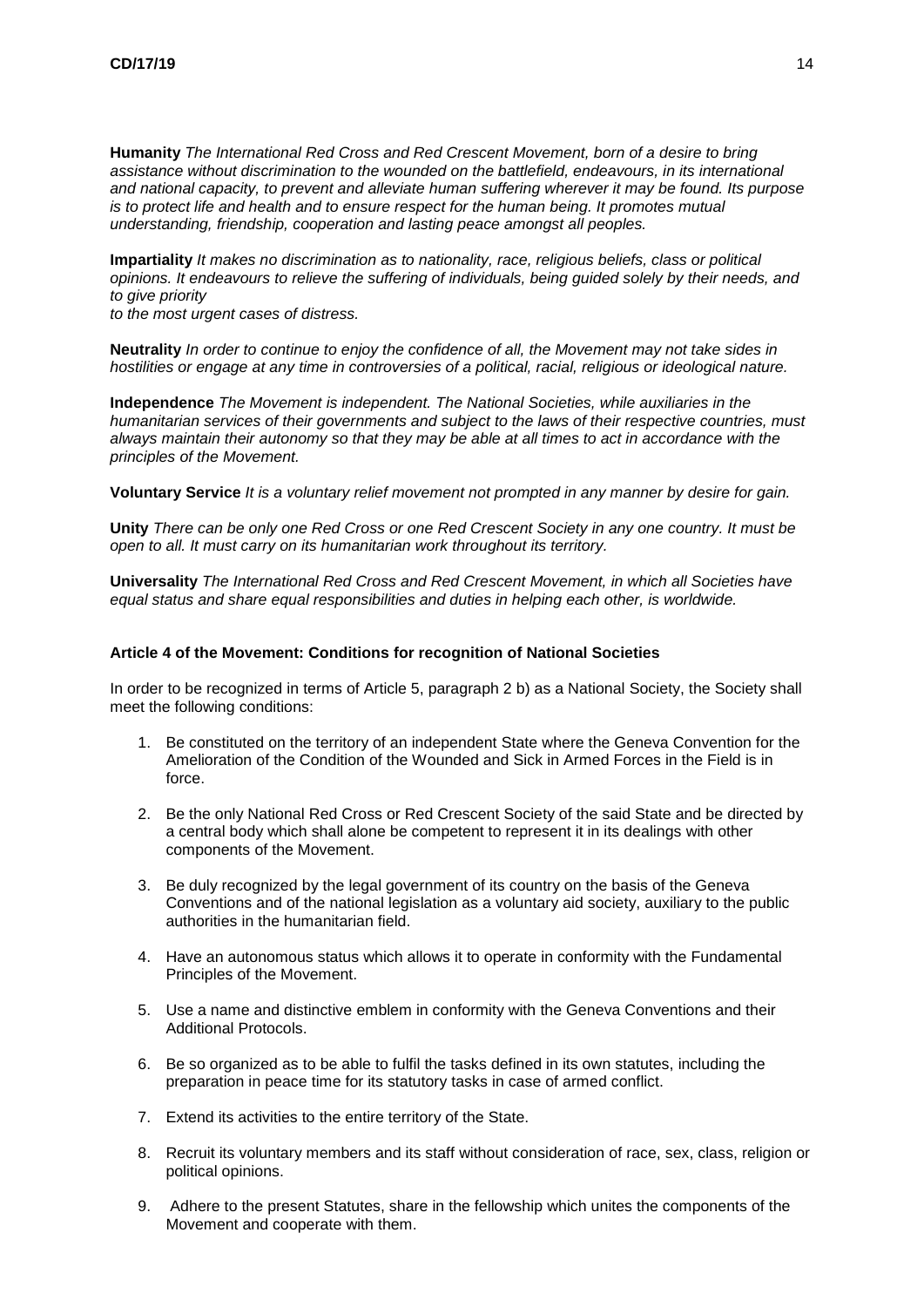10. Respect the Fundamental Principles of the Movement and be guided in its work by the principles of international humanitarian law.

#### **INTRODUCTION**

A sound and solid legal and statutory base is a precondition for a strong National Society. The legal and statutory base spells out the National Society's structures, explains its governance and leadership model, and describes the identity, mission and roles of the National Society. It is an important measure in safeguarding the integrity of the National Society and provides the foundation to ensure transparency and compliance.

The 'Guidance for National Society Statutes, 2017' document (Guidance Document), has been developed to help and inspire National Red Cross and Red Crescent Societies to review, update and strengthen their statutory base instruments. This Guidance Document will replace the previous version, 'Guidance for National Societies (2000)'. The Federation and the ICRC, through the Joint Statutes Commission (JSC), will support National Societies to work with and ensure the alignment of their Statutes with these Standards.

The Fundamental Principles, in particular the Principles of Unity and Universality, prescribe that the National Societies operate as a one global Movement, which is characterised as much by its togetherness as its tremendous diversity. The 'Guidance for National Society Statutes, 2017', takes the International Red Cross and Red Crescent Movement (the Movement) forward by reflecting this diversity, together with a restatement of the core common principles, values and rules that tie all National Societies together.

While grounded in different contexts, it is vital, in the light of their common commitment to the Fundamental Principles and the humanitarian mission of the Movement, that National Societies, both individually and collectively, act in conformity with the Fundamental Principles - and that they are accepted and perceived as relevant, independent and principled humanitarian organisations with a unique role as auxiliaries to their public authorities in the humanitarian field.

The focus of the new Guidance Document is helping National Societies fulfil their role, achieve their mission and ensure their sustainability, in a way that makes allowance for the rich variety of organisational models, legal traditions and operational contexts that exists in the Movement. While the Standards intentionally allow flexibility in the way or form they are implemented, *meeting* the Standards is nonetheless mandatory because they reflect the Fundamental Principles, the statutory obligations and Movement policies. National Societies are not expected to replicate the formulations used in the Standards 'word for word' but to use the Standards to craft their own nationally relevant statutory texts.

The new Guidance document distinguishes between *what* needs to be preserved or protected and therefore is mandatory and *how* this is done, where far more flexibility is allowed. This is the case for example in the Leadership Chapter, where the former approach of a strict separation of governance and management functions is now presented as secondary to the standard that there must be sufficient checks and balances in order to provide sound mutual oversight of governance and management efforts.

In terms of scope, new content is included on e.g. volunteers, who were not mentioned in the 2000 Guidance Document, and a chapter on Compliance and Integrity has been introduced.

The Guidance Document recognises that National Societies have different regulatory practises. In line with this, not all Standards necessarily need to be incorporated in the Statutes but may be reflected in for example in the National Society's Recognition Act or its own by-laws, internal rules, regulations, policies or procedures. [*Where this is the case, it will be indicated in the final Guidance Document].*

The Guidance Document further recognises that national law has primacy for as long as the requirements of national law are not incompatible with the Fundamental Principles and with the mission and values of the Movement. In such cases, the National Society should enter into a dialogue with public authorities to recommend and achieve a change in the law or to find other solutions.

The new Guidance Document builds on other Movement initiatives, in particular: the IFRC National Society Development Framework, the IFRC Organisational Capacity Assessment and Certification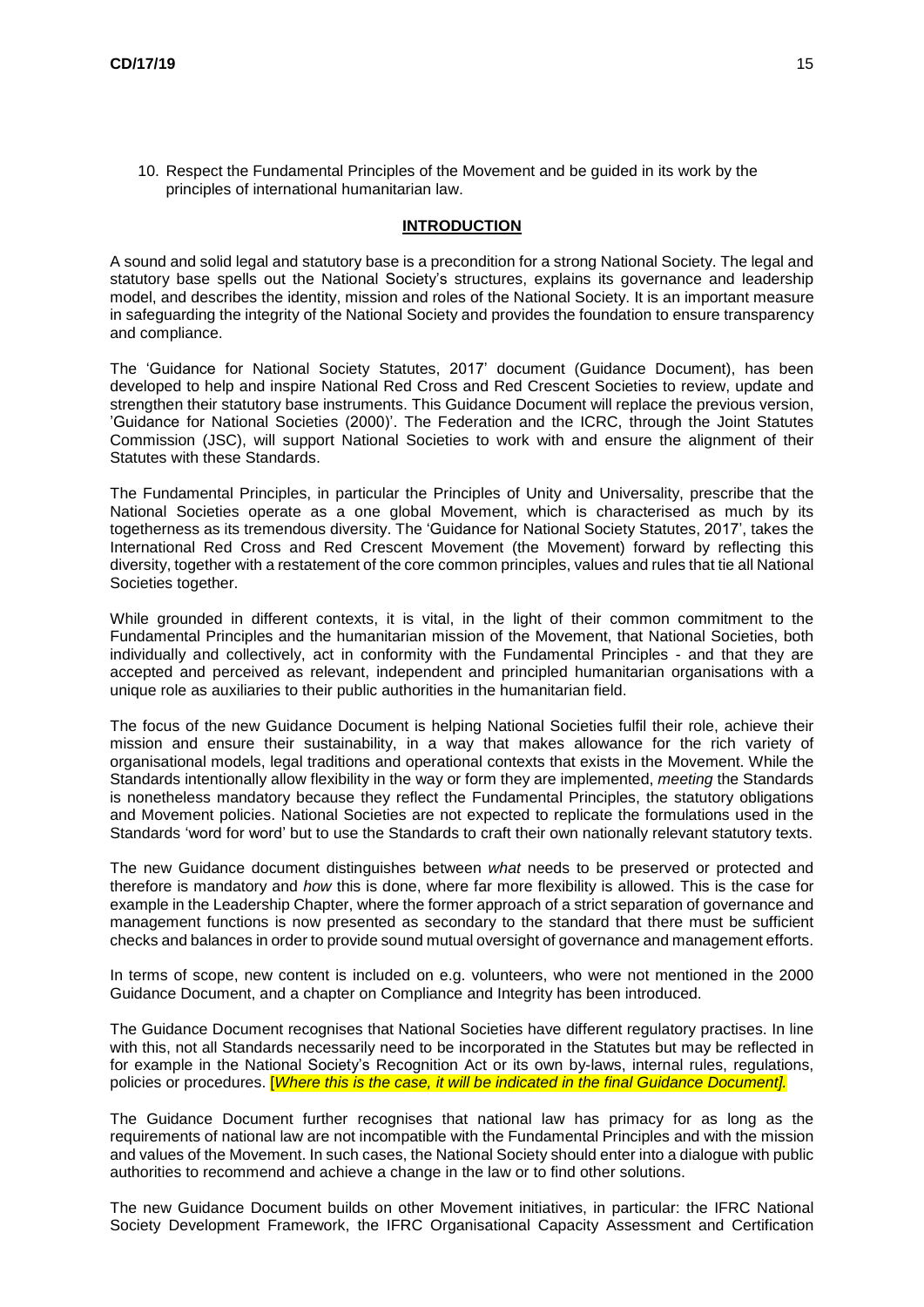(OCAC), the ICRC Safer Access Framework, the IFRC Volunteer Charter, and the Dashboard of the IFRC Compliance and Mediation Commission.

Statutes are living documents for National Societies and help to provide legitimacy, stability and consistency. Statutes require regular review to ensure that they are up to date with the strategic priorities of the National Society, developments in the humanitarian needs and the broader external environment and with policy orientations and recommendations adopted within the Movement. This Guidance Document will hopefully be of great help to National Societies when reviewing their Statutes. **Layout and Structure of document**

The Guidance Document uses the term 'Statutes' as a generic term covering the statutory base instruments, which in some National Societies is referred to as its Constitution. In some National Societies some aspects covered by the Standards are regulated in by-laws, policies, procedures or similar. The word Recognition Act is used as a generic term to refer to the national law/regulation under which the National Society is recognised in national law.

The Guidance Document contains **Seven Chapters**. National Society Statutes do not need to mirror the structure used in the Guidance Document but should, in their own way, meet all the Standards.

Each **Chapter** begins with an **Objectives box** summarising the intent of the Standards included in that chapter. It is followed by an **Introduction and terminology** section**.** [*The introduction and terminology sections of the document are still to be reviewed and developed, to include e.g. branches, President, Secretary General, legal base (law/act)*].

Each **Chapter** is structured as follows:

**Standard –** defines the requirement that must be met.

**Mandatory –** elaborates and details the standard where required. Every mandatory element must be met for the standard to be achieved. Not all Standards are followed by a mandatory section, which is particularly the case in Chapter 1, where some of the standards are self-explanatory.

**Optional –** these are provisions that are included as recommendations or inspiration in relation to some of the standards, but which are not considered mandatory.

**Illustrations -** these are examples intended to provide a fuller understanding of the standard, and may also exemplify possible approaches to meet mandatory and/or optional elements of a standard. [*The texts for illustrations have not been developed yet, but much material has come from consultations and interviews with National Societies*].

**Explanatory text** - explanatory text is provided to further explain the standards or elements of them. [*The explanatory text is still being developed*].

#### **Chapter I: WHO WE ARE**

#### **Key objectives of this chapter**

- To affirm the status of the National Society in national law and as an auxiliary to the public authorities in the humanitarian field.
- To identify the National Society as a principled humanitarian actor with its mission, mandate and role grounded in international humanitarian law and in the Statutes of the Movement.
- To affirm the National Society's commitment to respect the rules for the use of the Emblem.
- To affirm the National Society's commitment to operate in compliance with the Fundamental Principles and with the statutory texts and decisions of the Movement.

**Strong links to the Fundamental Principles of:** Humanity, impartiality, neutralist and independence and condition 3, 4, 5, 9 and 10 for recognition of a National Society.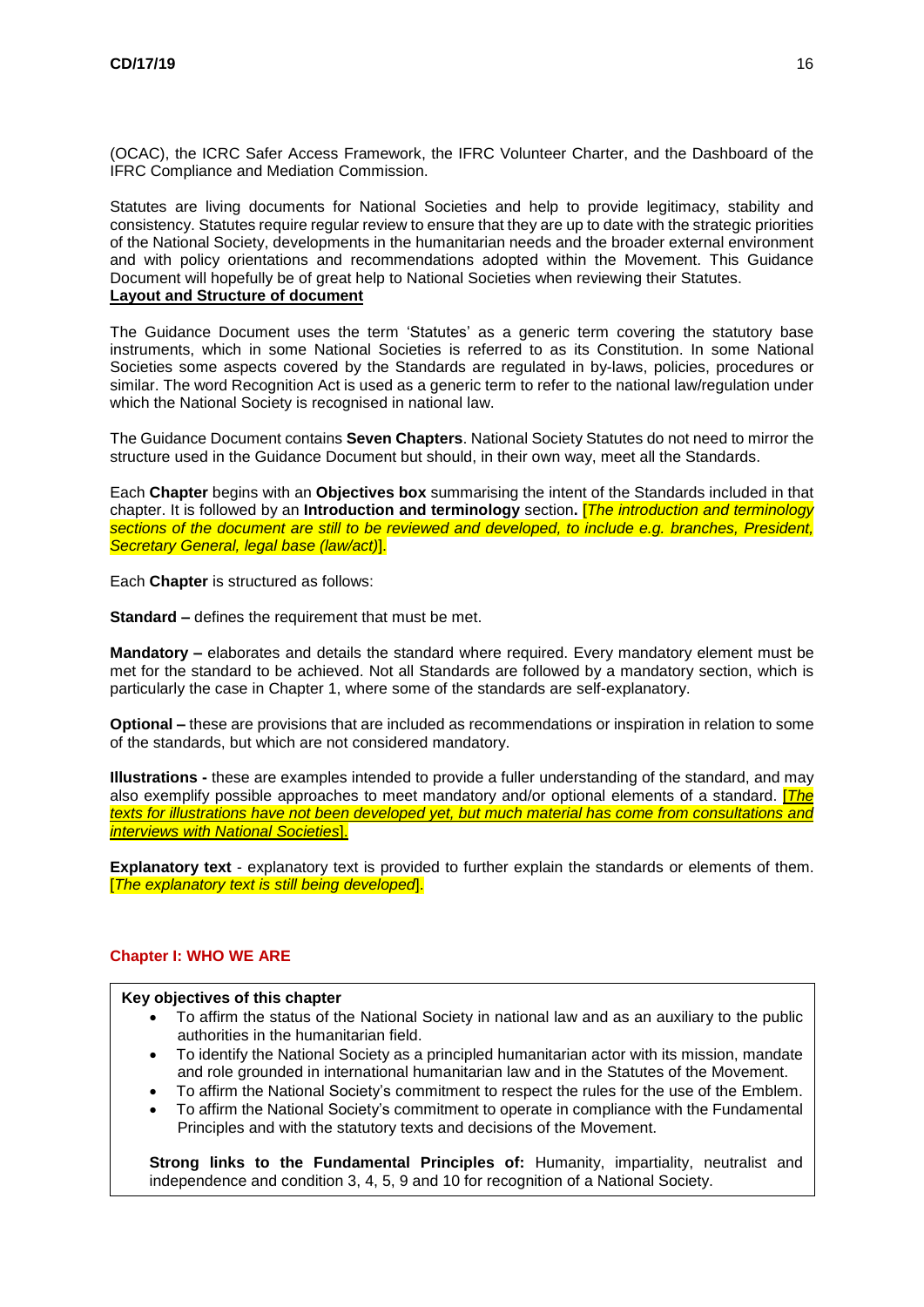#### **Introduction and terminology:**

[*The introduction and terminology sections of the document are still to be reviewed and developed*]. The standards in this chapter establish the unique role and mission of a National Society, primarily as humanitarian organisations in its own country, while also showing how it contributes actively to the Movement.

A National Society is an autonomous organisation recognised by the government of its country on the basis of national legislation. At the same time, it is a component of the Movement and a member of the International Federation and therefore the Statutes of the Movement and the Constitution of the International Federation entail obligations on the National Society which must be reflected in its Statutes.

# **STANDARD 1.1**

**The Statutes include the full text of the Fundamental Principles**

# **STANDARD 1.2**

**The Statutes make reference to the legal status of the National Society in national law.**

## **STANDARD 1.3**

**The Statutes make reference to the auxiliary role of the National Society to the public authorities in the humanitarian field.**

# **Mandatory**

The auxiliary role described in the national recognition law must be referenced in the Statutes.

The Statutes should further define how the National Society fills the auxiliary role.

#### **Optional**

The Statutes can prescribe that the National Society should have a regular auxiliary discussion with the government.

**Illustrations:**

[*The texts for illustrations have not been developed yet, but much material has come from consultations and interviews with National Societies*].

Examples of the auxiliary role in conflict as well as peace-time contexts.

# **STANDARD 1.4**

**The Statutes recall the National Society's commitment and duties as a component of the Movement and a member of the Federation.**

# **STANDARD 1.5**

**The Statutes make reference to the entitlement of the National Society to use the emblem and the obligation to display the emblem in accordance with the 1949 Geneva Conventions, the Additional Protocols and the Movement's regulatory framework.**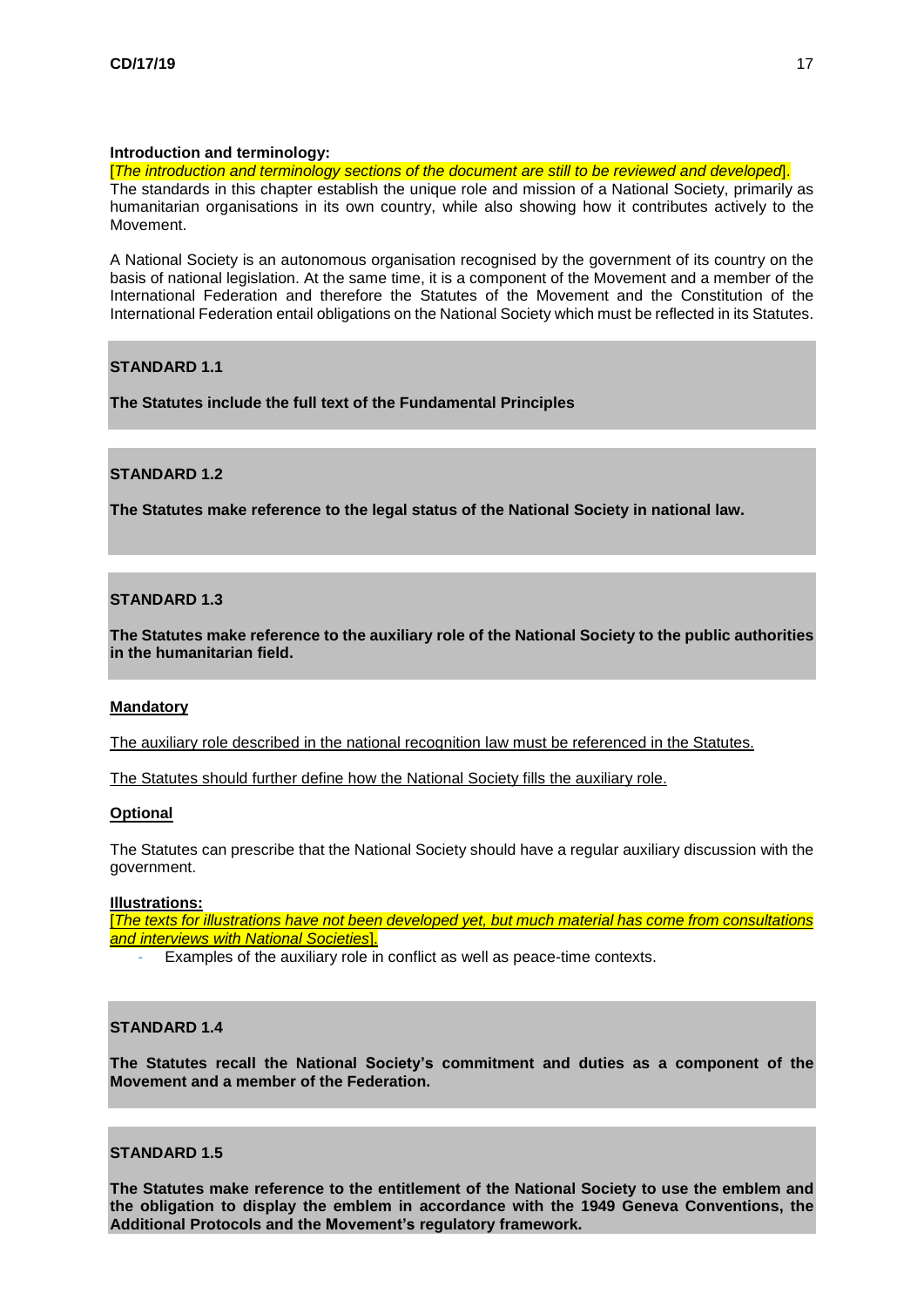#### **Mandatory**

The Statutes must make reference to both the protective and indicative use of the emblem.

# **STANDARD 1.6**

**The Statutes define the National Society's mission and/or vision and describe its core role to ensure relevance of the National Society's activities based on the humanitarian needs in the country.**

### **Illustrations:**

 $\overline{a}$ 

- On National Societies' mission and vision in various contexts.

### **Explanatory text**

[*The explanatory text sections are still to be reviewed and developed*].

For a National Society to operate, its legal status must be clearly defined under national law and this status must be reflected in the Statutes. It is for each State to decide how a National Society is incorporated under the domestic legal order, however, it is preferred that the National Society is granted its status through a formal Recognition Act adopted by parliament or through a Presidential or government decree. The Recognition Act should outline the distinct and privileged status of the National Society (as different from that of an NGO or a public sector organisation) and should ensure the widest possible degree of independence and autonomy for the National Society to operate.

The National Society Statutes must reference the aforementioned Recognition Act where it exists, as well as describe the broader legal framework in which the National Society operates. The legal framework is composed of national laws and regulations, the Geneva Conventions (1949) and their Additional Protocols, the Fundamental Principles, the Statutes of the Movement and the Constitution of the Federation and Resolutions and decisions of Statutory meetings.

The Statutes must refer to the role of the National Society as auxiliary to the public authorities in the humanitarian field as well as to the National Society's right to use the Emblem and to carry out its objectives in accordance with the Fundamental Principles.<sup>1</sup>

#### [*Further text on auxiliary role to be included*].

The Statutes must state the National Society's commitment to act in accordance with the Fundamental Principles at all times. This implies that the members, staff and volunteers have a duty to respect and abide by the Fundamental Principles and that in relation to the public authorities; the National Society must maintain an independence which allows it to act in accordance with the Fundamental Principles.

The use of the emblem by National Societies must be in accordance with the 1949 Geneva Conventions and their Additional Protocols and the 1991 Regulations and the Statutes of the Movement, Article 4 (5). The National Society has exclusive prerogative and duty to define in its Statutes which emblem it chooses to adopt and to use as its logo: the heraldic sign of the Red Cross; the Red Crescent or any other recognised emblem by the Movement Statutes on a white background, accompanied by the name of the National Society.

The use of the emblem is preferably regulated by national law, either through a separate law or as part of the Recognition Act (or its equivalent).

<sup>&</sup>lt;sup>1</sup>The following texts may be referred to when defining the details of the National Society's auxiliary role; Article 3, par. 1 and Article 4, condition 3 of the Statutes of the Movement; Resolution 2 of the 30<sup>th</sup> International Conference (2007), "The specific nature of the RCRC Movement in action and partnerships and the role of National Society's as auxiliaries to the public authorities in the humanitarian field" and Resolution 4 of the 31<sup>st</sup> International Conference (2011), "Furthering the auxiliary role: Partnership for stronger National Societies and volunteering development".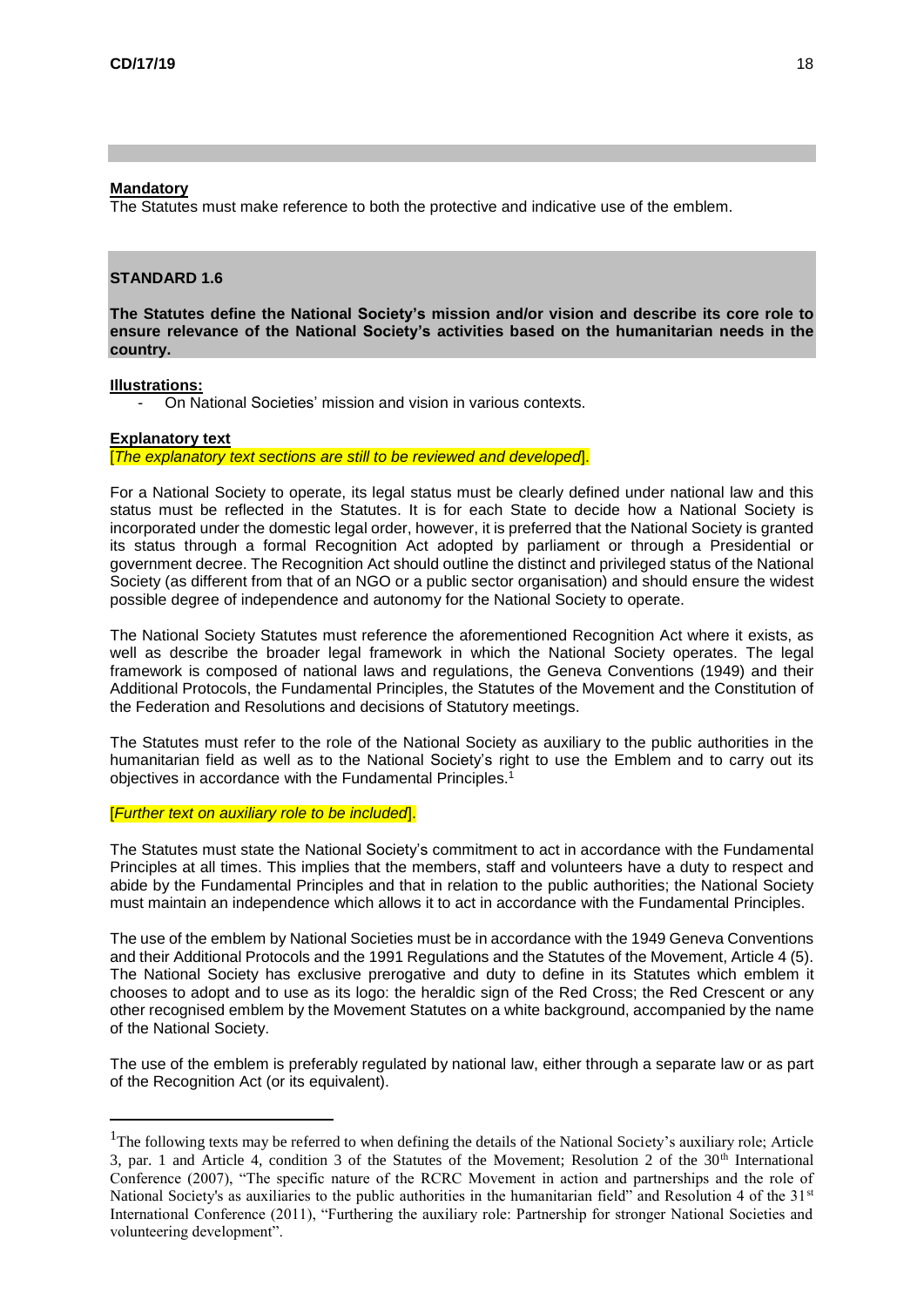The National Society must also commit to adopt internal regulations on the use and protection of the emblem and the National Society logo by its personnel, members and volunteers in conformity with the Geneva Conventions of 1949 and their Additional Protocols, as well as to inform and disseminate knowledge about the emblem and its authorised use. This includes working with the state and other actors to guard against the misuse of the emblem, in particular by other organisations.

The Statutes must define the role and mission of the National Society in relation to the humanitarian needs in the country, as referred to in the Statutes of the International Red Cross and Red Crescent Movement, Article 3, and together with any other humanitarian activities deemed necessary and viable in their national context.<sup>2</sup>

The Statutes must state that the National Society's role and mission will be carried out with complete impartiality and that no discrimination based on gender, nationality, citizenship, ethnic origin, language, religious beliefs, political opinion or other similar criteria will be made at any time.

The implementation of the National Society's role and mission must be guided by the National Society's strategic operational plan (or its equivalent) which must be updated regularly to ensure its relevance. It is important to strike a balance in the Statutes between listing National Society activities in such detail that it limits the possibility for operational changes and remaining so general that it gives insufficient clarity and direction to the National Society activities. In rare cases, the Statutes may be used by some states to restrict or challenge National Society's operational space. It is therefore important that the National Society engages in an ongoing dialogue with public authorities and continuously reviews and considers humanitarian needs in the country.

# **Chapter II: MEMBERS AND VOLUNTEERS**

# **Objectives of this chapter**:

- To define the types of individual and collective engagement within the National Society with a focus on membership and volunteering.
- To define the central rights and duties attached to the different types of engagement in the National Society.
- To confirm that engagement in the National Society is open to all, without discrimination.

**Strong links to the Fundamental Principles of:** Impartiality, volunteer service, universality and condition 8 for recognition of National Societies.

# **Introduction and terminology:**

 $\overline{a}$ 

National Societies are member and/or volunteer based organisations embedded within their communities. The Chapter illustrates how membership and volunteering can be organised and which aspects need to be regulated. The chapter recognises that National Societies are differently organised. For example, in some National Societies membership is composed of individuals and/or collective members, while others define their branches or local structures as their members. A few National Societies do not have members, but only volunteers, and some require that volunteers are also members.

The types of engagement depend very much on political and cultural factors. Aspects of membership and volunteering may be restricted in national laws, therefore, it is important for the National Society to have a thorough understanding of the national regulatory framework in which it is operating.

In National Societies that do not have members, the member-specific standards below will not apply.

 $2$  For example, Resolution 4, Council of Delegates 2007 on Restoring Family Links and Resolution 7, Council of Delegates 2011, National Society activities in armed conflict and other situations of violence.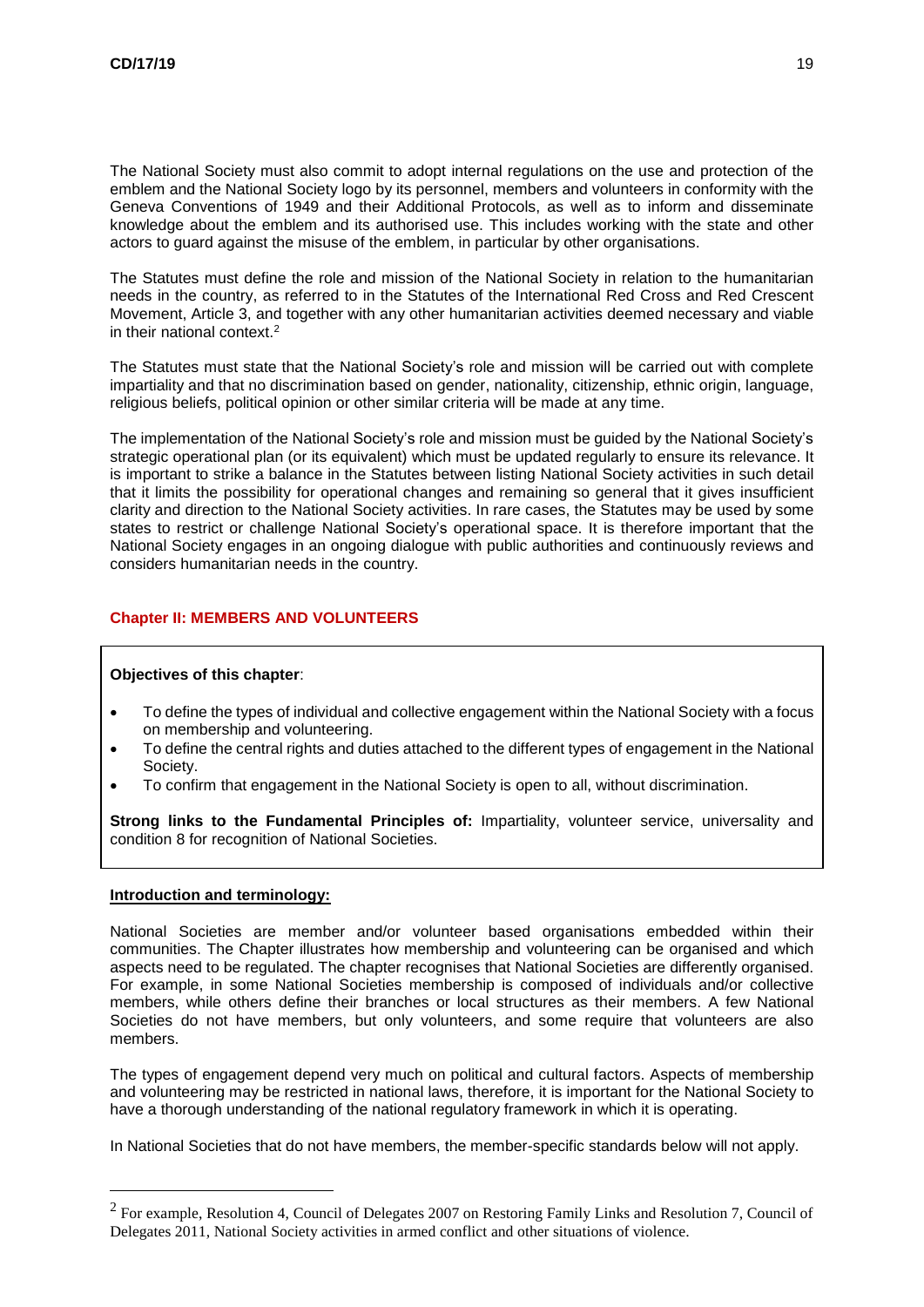### **STANDARD 2.1**

**The National Society must be open to all without discrimination.**

#### **Mandatory**

The Statutes must establish that the National Society is open to all who subscribe to the principles and values of the organisation and want to contribute to its work and activities.

The National Society must not discriminate based on gender, race, nationality or citizenship, age, ethnic origin, disability, language, political opinions, religious belief, social background, or other similar grounds.

Membership and volunteering must be based on free will.

#### **Illustrations**

To be developed.

#### **Explanatory text**

It is important that the National Society remains a competitive and attractive choice for people considering giving their time and/or resources. It is also important to attract members and volunteers from the widest possible cross section of the community and that where sections of the community are not well represented, the National Society should employ new strategies to reach out to them.

The National Society should thus ensure that all sectors in the community which are under-represented in the National Society (e.g. women, youth, people living with disabilities, ethnic minorities etc.), are increasingly involved in the life and activities of the National Society. In other words, National Societies should be mindful that inclusion and committing to a diverse membership base goes beyond just being 'open to all' and must be proactively developed.

#### **MEMBERSHIP-SPECIFIC STANDARDS**

#### **STANDARD 2.2**

**The Statutes define membership and distinguishes it from other types of engagement with the National Society.**

# **STANDARD 2.3**

**The Statutes define the rights and duties of members.**

#### • **Mandatory**

Where the National Society has different categories of members, such as for example individual, collective or honorary members, the access criteria to each category and their respective rights and duties must be clearly described.

Membership rights must include:

- to elect and be elected to the governing bodies,
- to participate and vote in the meetings of the local assembly and, if elected, in the assemblies of the higher levels of the organisation, and
- to present proposals and raise issues with the relevant authority in the National Society.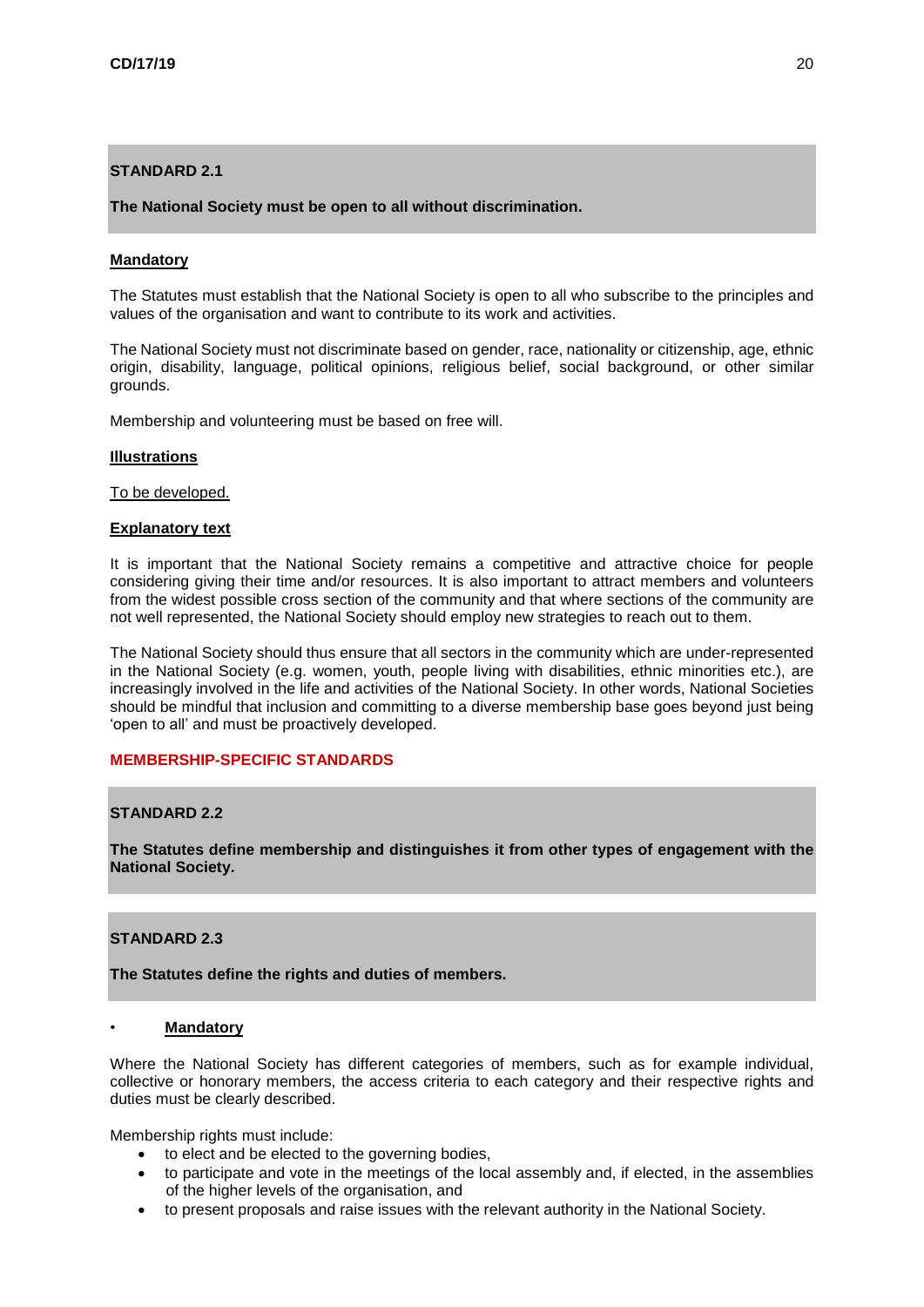Membership duties must include:

- to adhere to the Fundamental Principles,
- to respect and help protect the emblem,
- abide by the National Society's rules, policies and procedures;
- any financial (such as membership fee) or other conditions if existing, in which case these should be set at a level not excluding certain groups from membership.

The National Society must ensure that the rights and duties are disseminated to the members and can decide to make reference hereto in the statutes.An example of where the core group is not in agreement is whether this is mandatory or optional or belongs in explanatory text: Some see this as an obligation on the National Society, which should be referenced in the statutes and/or other regulatory documents, and others agree that rights and duties must be made known, but do not find that this is an issue, which should necessarily be regulated. In the consultation, some National Societies warned against overregulating.

### **Illustration**

To be developed on different categories of membership, such as collective, corporate or honorary membership or individual givers.

# **STANDARD 2.4**

**The Statutes define the process of becoming a member and how membership ends.**

#### • **Mandatory**

The Statutes must describe how and where to apply for or end membership.

The conditions under which membership dissolves automatically must be explained (e.g. death of the member, non-payment of membership fee where applicable).

The Statutes must define the circumstances in which a member can be suspended or expelled.

Suspension and expulsion can only take place for serious causes and the General Assembly or Governing Board must define what constitutes 'serious cause'.

The statutes must describe who or which body can make the decision to suspend or expel, and reference must be made to whatever procedure or mechanism which exist to guarantee fair treatment and fair process.

The process for suspension or expulsion must be fair and transparent and in accordance with national law, e.g. the member must be informed promptly and in writing and have the opportunity to comment and be heard.

There must be a system for the effective hearing of appeals or an external arbitration procedure.

#### **Optional**

The National Society can decide to have a dispute resolution mechanism or a mediation set-up, which could involve use of both internal and external competencies.

#### **Illustration**

To be developed on dispute resolution etc. – cross reference to chapter V.

#### **Explanatory text**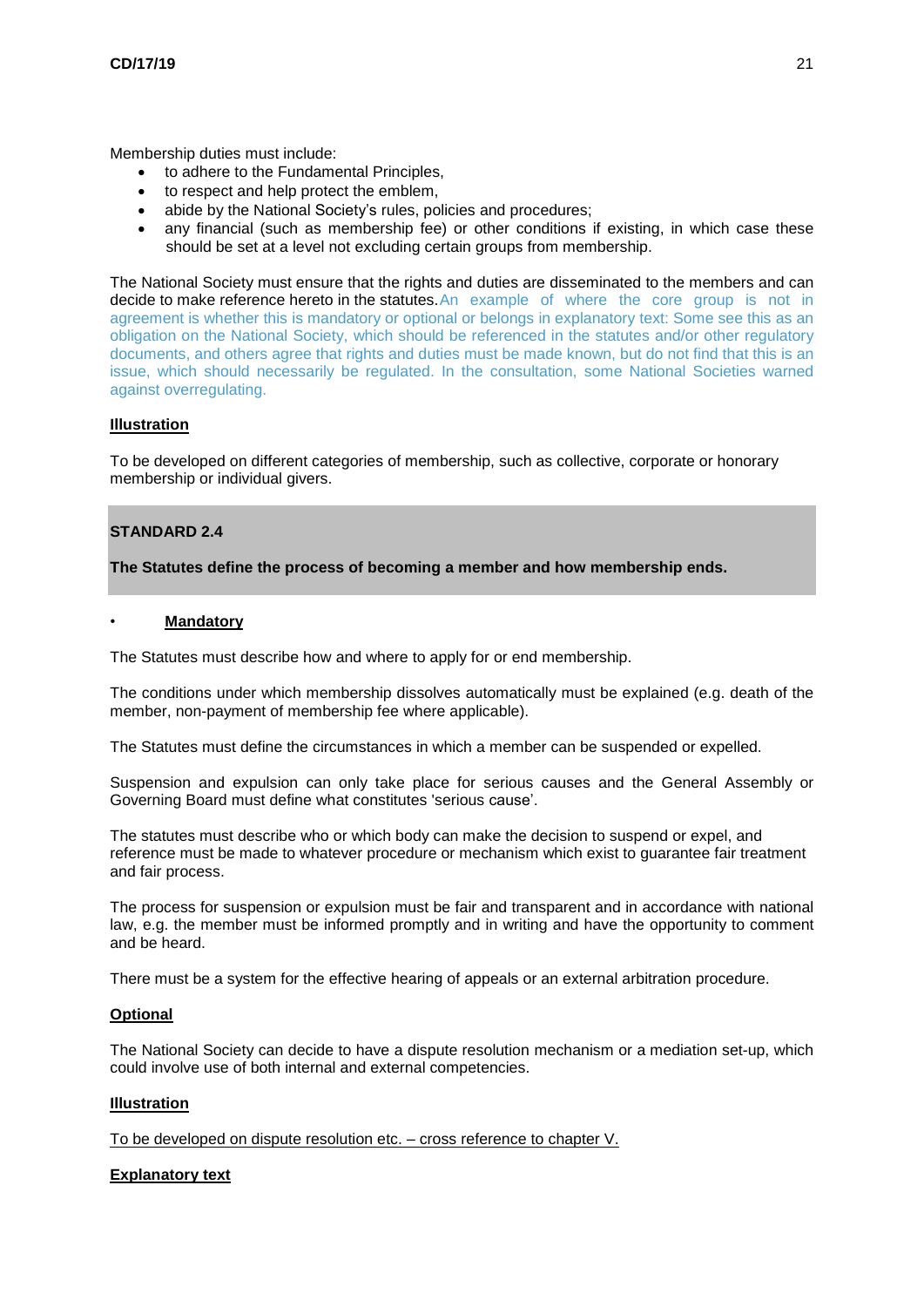The Statutes must describe where and how to apply for membership and how to end membership. However, the details of these processes may be defined in subsidiary regulations such as by-laws, procedures or policy instruments.

Membership rights and duties may be defined in subsidiary regulations such as by-laws, procedures or policy instruments (e.g. membership policy or Code of Conduct). In this case, these subsidiary texts should be referenced in the Statutes.

Serious cause for the purpose of suspension / expulsion should be defined as the display of character incompatible with the Fundamental Principles, engagement in activities which are detrimental to the reputation, image or activities of the National Society.

# **VOLUNTEER SPECIFIC STANDARDS**

# **STANDARD 2.5**

**The Statutes define volunteers distinguishing them from other forms of engagement with the National Society**

# **STANDARD 2.6**

**The Statutes define the rights and duties of volunteers.**

## **Mandatory**

The rights and duties of volunteers must be clearly described.

Volunteer rights must include:

- to receive appropriate support, for example in the form of trainings and briefings to carry out volunteer work;
- to present proposals and raise issues with relevant authority in the National Society and receive a timely response;
- to have protection in connection with their engagement with the National Society (e.g. safety and security, protection from abuse, psychosocial support, insurance etc.);
- to be reimbursed for costs incurred while on active duty.

Volunteer duties must include:

- to adhere to the Fundamental Principles;
- to respect and help protect the emblem,
- to adhere to the National Society's rules, policies and procedures including a Code of Conduct; and
- to participate actively in the work of the National Society based on interest and qualifications.

The National Society must ensure that the rights and duties are disseminated to the volunteers and can decide to make reference hereto in the statutes. The same discussion has taken place here as described in the mandatory section under standard 2.3.

#### **Optional**

The statutes could make reference to the National Society's volunteer policy. The National Society may decide to give volunteers the right to participate in General Assemblies at local or central level.

The National Society may decide to give volunteers the right to vote in governance elections. In this case to establish cirteria herefor (e.g. length of volunteer involvemnet).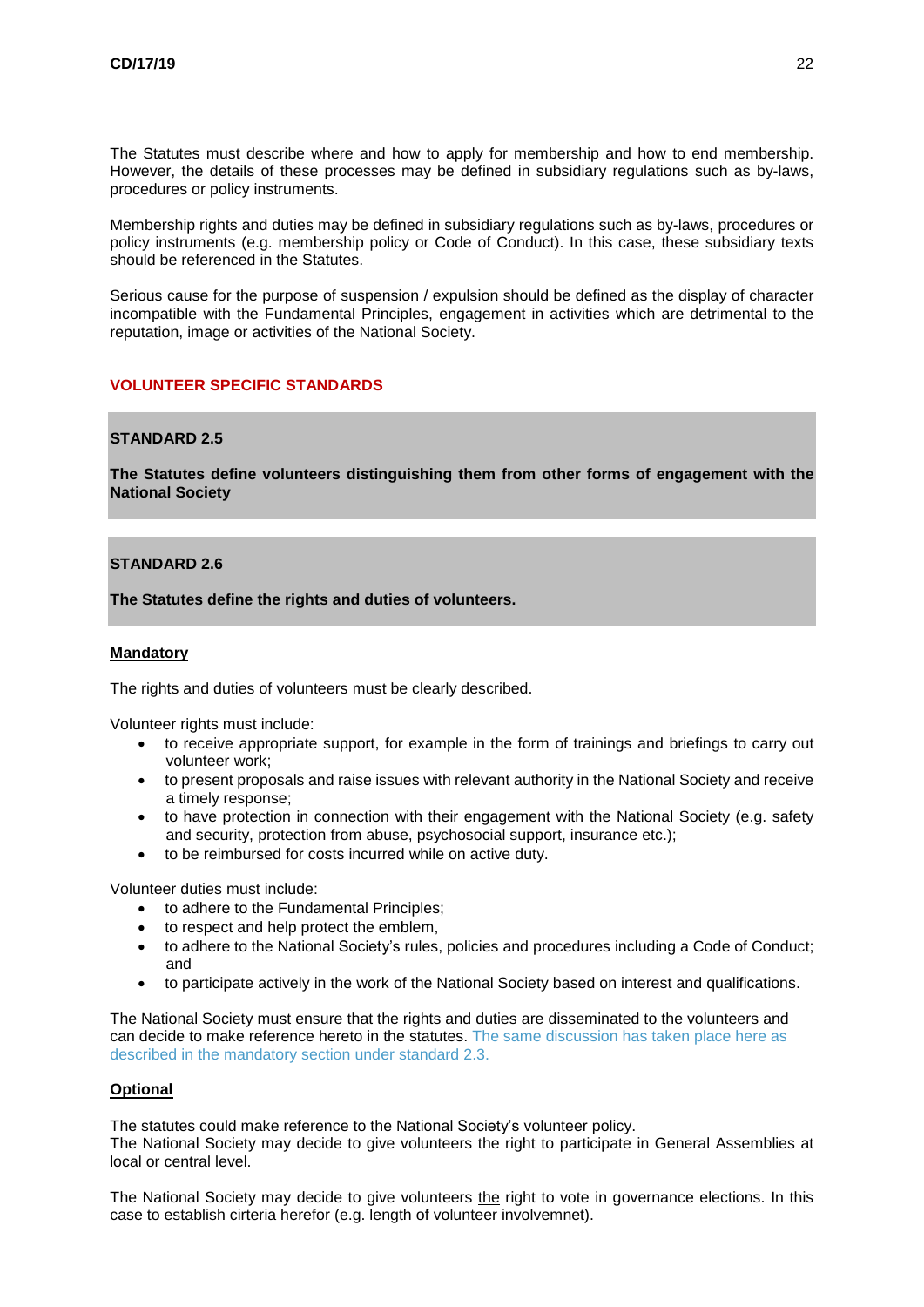The National Society may decide to give volunteers (who are not members) the right to be elected for governance positions. The Core Group is still discussing the different ways to grant volunteers the right to vote and be elected. Some National Societies do it through granting active volunteers membership status, while there could also be other ways of doing so.

#### **Illustrations**

Illustrations to be developed including on:

- New types of volunteering such as virtual volunteers and 'ad-hoc' volunteers
- Voting rights to volunteers and possible other groups e.g. blood donors
- Working with volunteers who are not RCRC volunteers.

# **STANDARD 2.7**

**The Statutes define the process of becoming a volunteer and how volunteering ends.**

#### • **Mandatory**

The Statutes must describe central elements of how and where to become a volunteer.

The statutes must describe in central elements how volunteering comes to an end, namely because of the volunteer's own decision; where it ends automatically (e.g. death or inactivity over sustained periods of time); suspension or expulsion.

Suspension and expulsion can only take place for serious causes and the General Assembly or Governing Board must define what constitutes 'serious cause'.

The statutes must describe who or which body can make the decision to suspend or expel.

The process for suspension or expulsion must be fair and transparent and in accordance with national law, e.g. the volunteer must be informed promptly and in writing and have the opportunity to comment and be heard.

There must be a system for the effective hearing of appeals or an external arbitration procedure.

#### **Optional**

The National Society can decide to have a dispute resolution mechanism or a mediation set-up, which could involve use of both internal and external competencies. (cross reference to chapter V).

#### **Illustration**

To be developed on dispute resolution etc. (cross reference to chapter V).

#### **Explanatory text**

Volunteers must be distinguished from employees of the National Society.

National Societies might have many different types of volunteers that are called by different names in different contexts, e.g. stand-by volunteers, cyber volunteers, and hoc/temporary volunteers. Contrary to membership there is rarely need to differentiate the rights and duties of different volunteer categories.

The core group still needs to discuss possible Statutes regulation of volunteers that are mobilized for sustained periods of time (disaster or conflict situations) against the payment of per diem/allowances. This warrants accessing a separate temporary status that must be defined and regulated somewhere (either in the Statutes or, better, in the Volunteering policy).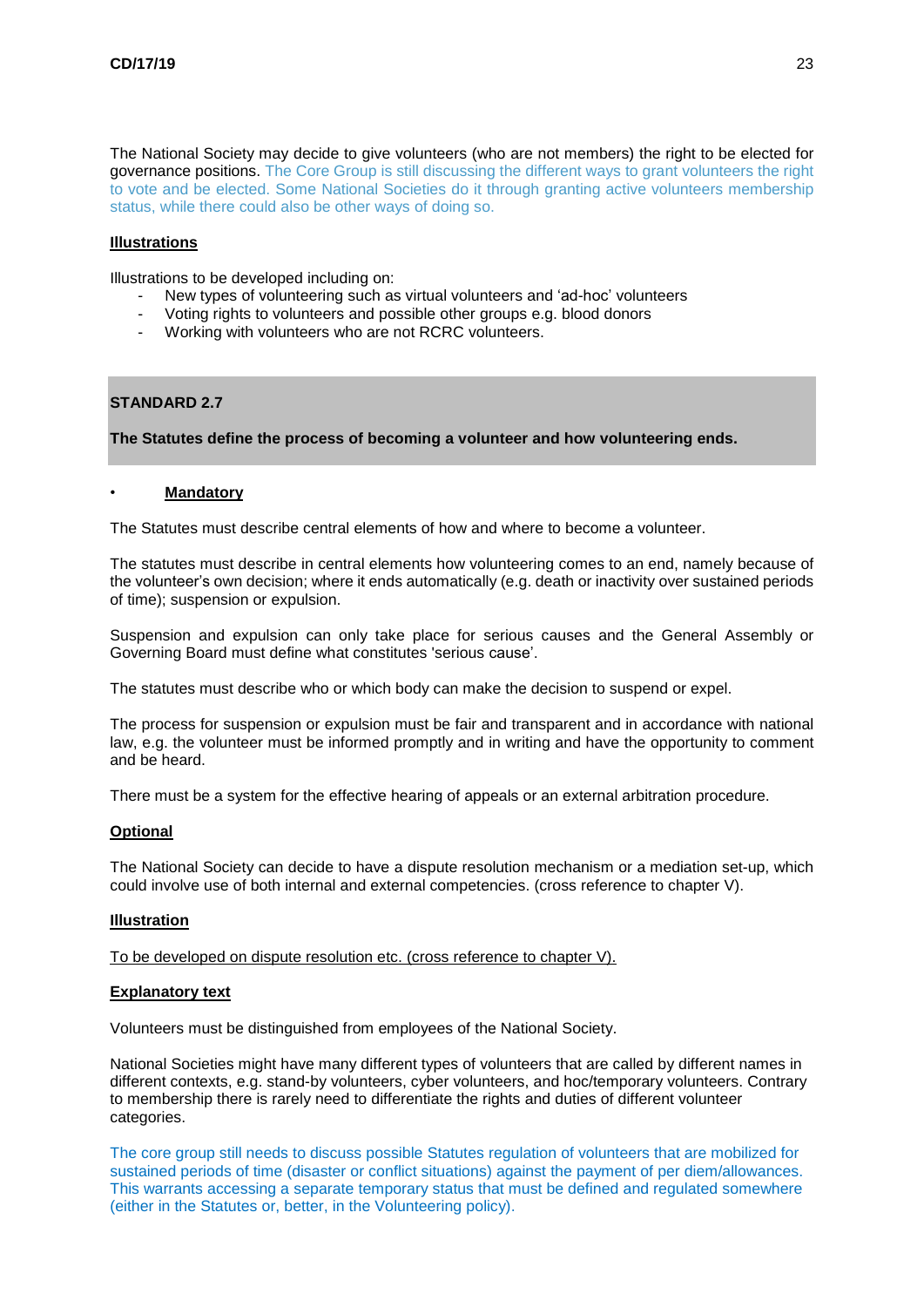Some National Societies require that volunteers in leading or supervisory volunteer roles are also members, or that members volunteer.

[*Text to be further developed, including on ad hoc volunteering and what this means; gender, youth and diversity (ref. Standard 2.1 above). Input to be provided by IFRC's Volunteer team and the IFRC Youth Commission, who has offered to engage with the process. Reference will be made to the Volunteer Charter which will be adopted at the 2017 IFRC GA, which references rights and obligations of RCRC volunteers]*].

### **Chapter III: LEADERSHIP (GOVERNANCE AND MANAGEMENT)**

#### **Objectives of this chapter:**

- To define the leadership tasks that must be fulfilled at all organisational levels of the National Society.
- To ensure that those tasks are clearly assigned to the various bodies or individuals of the National Society in a way that ensures a strong and accountable organisation.
- To avoid that any person or body in the National Society have disproportional or unchecked power and authority
- To ensure a fair and transparent process of elections and the legitimacy of leadership.

**Strong links to the Fundamental Principles of:** Neutrality, independence, volunteer service and conditions 6 and 8 for recognition of National Societies.

#### **Introduction and terminology**

The Chapter focuses on National Society leadership, which can be organised in different ways according to the National Society's context and legal tradition.

This chapter and the broader document use the term 'Secretary General' as a generic term for the National Society's head of management, which in some countries is known as CEO, Executive Director or similar. The document refers to the term 'President' to describe the head of governance, who may in some contexts be known as Chairperson. The terms General Assembly and Governing Board are used to refer to the National Society's highest governance bodies, however, there are many other terms in use, e.g. Annual Meeting, Governing Council or National Council.

# **STANDARD 3.1**

**The Statutes must define and allocate the leadership tasks and responsibilities to the National Society's individual leadership positions and bodies.**

#### **Mandatory**

The National Society must ensure that all relevant leadership tasks and responsibilities have been defined and allocated to individual leadership positions and bodies.

#### **STANDARD 3.2**

**The Statutes clearly define the bodies and positions that make up the leadership of the National Society at all levels and their specific functions.**

**Mandatory**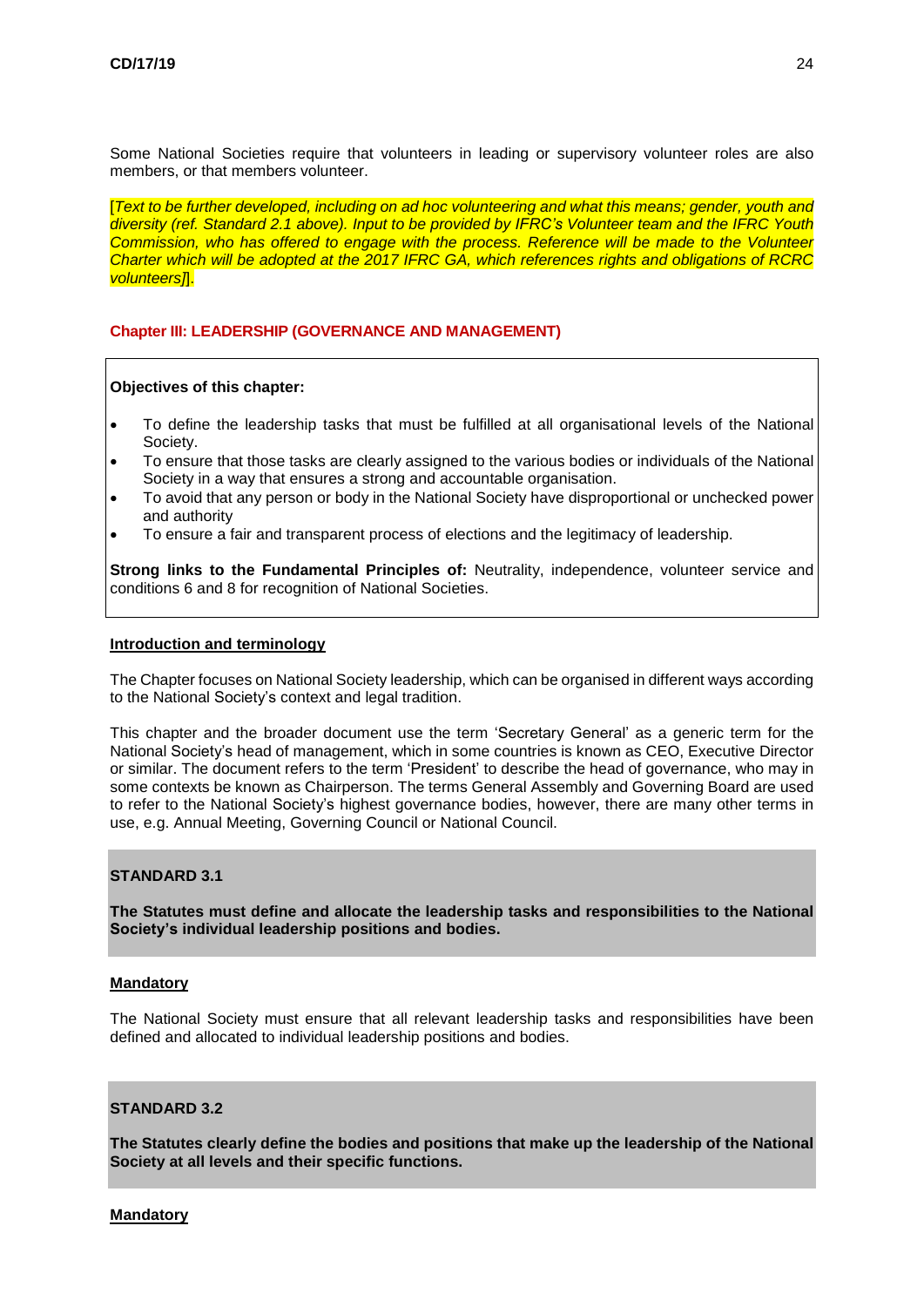The Statutes define the composition, responsibilities, specific functions, duties and procedures of the various bodies (as a minimum the General Assembly, Governing Board, and advisory committees if existing) and positions (as a minimum President, Vice-president, Treasurer and Secretary General) that collectively constitute the leadership of the National Society.

All the important leadership tasks must fall under the responsibility of an individual or body or be shared amongst them.

In some countries, there is a practice of government appointment of a number of governance positions. This is not recommended from an independence perspective, but if such a practice is in place, the statutes must provide the necessary safeguarding tools to protect the ability to act in accordance with the fundamental principles.

Government appointed members may never constitute a majority nor a blocking minority. This provision goes to the core of the fundamental principle of independence and has been debated by the core group. There is a need to further expand on the safeguarding tools. As well, the various ways in which this practise unfolds should be further explored. For example, government representatives with and without voting rights, representatives confirmed versus appointed, etc.

#### **Illustrations**

To be developed on the modalities of government representation or participation on a National Society's governance bodies.

#### **Optional**

The Statutes could include specification of processes to ensure regular and systematic sharing of information between leadership bodies and individuals.

#### **STANDARD 3.3**

**The Statutes ensure that there is a balance of powers in leadership authority and decisionmaking.**

#### **Mandatory**

No single leadership body and/or position may have unchecked power and authority.

The Statutes ensure sufficient checks and balances among the various leadership bodies and individuals.

Checks and balances are understood as a means of balancing executive and oversight functions and powers to prevent any one person or body from accumulating sufficient power to alienate the organisation from its principles, values and mission. Checks and balances are meant to encourage cooperation between individuals and bodies as well as constructive critical debate on policy issues and their implementation.

The 2000 Guidance document made a separation of governance and management a minimum requirement as a way of ensuring that a system of checks and balances was in place. The principle has been debated at length, including in the Governing Board Governance Working Group. A number of well-functioning National Societies have executive presidents and combine the role of President and Secretary General, so that this person heads the Governing Board and is also responsible for the daily running of the National Society. However, these National Societies have other checks and balances in place in order to prevent an accumulation of power. These checks and balances must be elaborated and described further in the Guidance Document.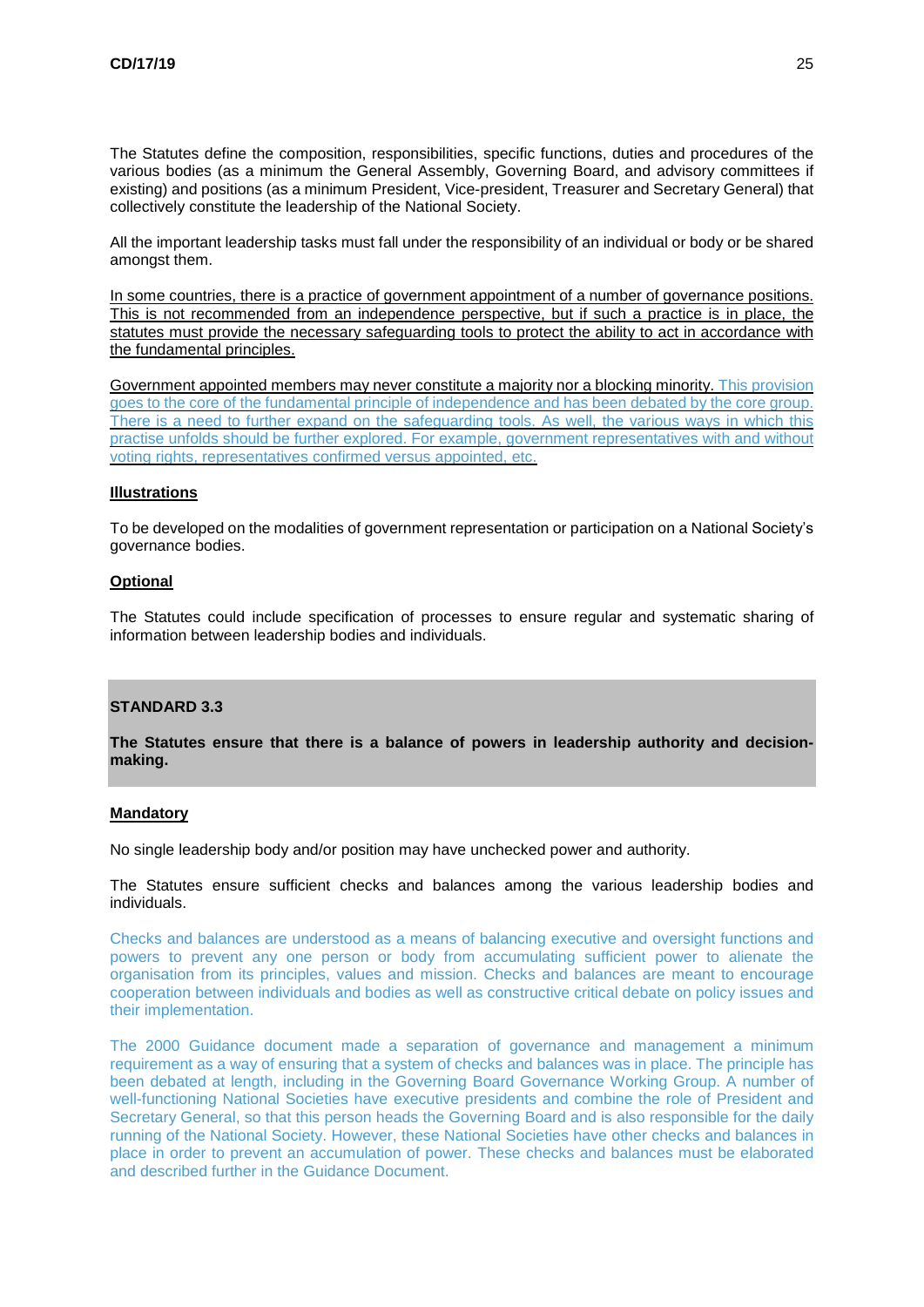#### **Illustrations**

- On how National Societies have inserted checks and balances and ensured a balance of power among leadership positions and governance bodies, including of both separation of governance and management and the executive president model.

## **STANDARD 3.4**

**The Statutes ensure a regular rotation of governance positions.**

#### **Mandatory**

The Statutes specify the duration of the term of office for all governance positions at central level, as well as the conditions for re-election.

There must be a limitation on the number of consecutive terms an individual can hold in governance positions at central level.

The Statutes considers how to ensure institutional memory in the governance bodies (e.g. by ensuring that governance positions are not elected at the same time).

### **Optional**

The Statutes may also include a limitation on the number of terms of office and individual can hold at the branch governance level.

The limitation on terms of office was commented on during the consultation, both in favour and against. The core group has come out in favour of a limitation on the number of terms an individual can hold a central governance position and suggests to recommend two consecutive terms of four to five years as a maximum. A majority within the core group felt that this is an important check and balance, aimed at avoiding concentration of power and ensuring freshness of insight and adjustment to changes in the operative environment of the National Society. A minority felt that there was a risk of losing talent and institutional memory and that in practise it might be difficult to find candidates. The majority of the Core Group agrees to make in an optional recommendation for local office. Some National Societies have argued that it would make it impossible to fill local positions, others that the local positions are the basis for central positions and that therefore, limitation on terms was even more important at local level. This discussion has important links to Standard 3.7, as a legitimate election system in itself furthers rotation and empowers members and volunteers. Furthermore, some National Societies have high-lighted that giving volunteers voting rights furthers rotation.

#### **Illustrations**

To be developed on rotation.

# **STANDARD 3.5**

**The Statutes define the roles, authority and responsibilities of the Secretary General and the procedures related to his/her appointment and termination.**

#### **Mandatory**

The Secretary General is not elected, but appointed by governance (normally the Governing Board). This principle is primarily relevant to National Societies that do not have an executive President. It has been debated in the core group whether it is mandatory for the General Secretary to be appointed by either the Governing Board or the General Assembly and whether by principle the President should not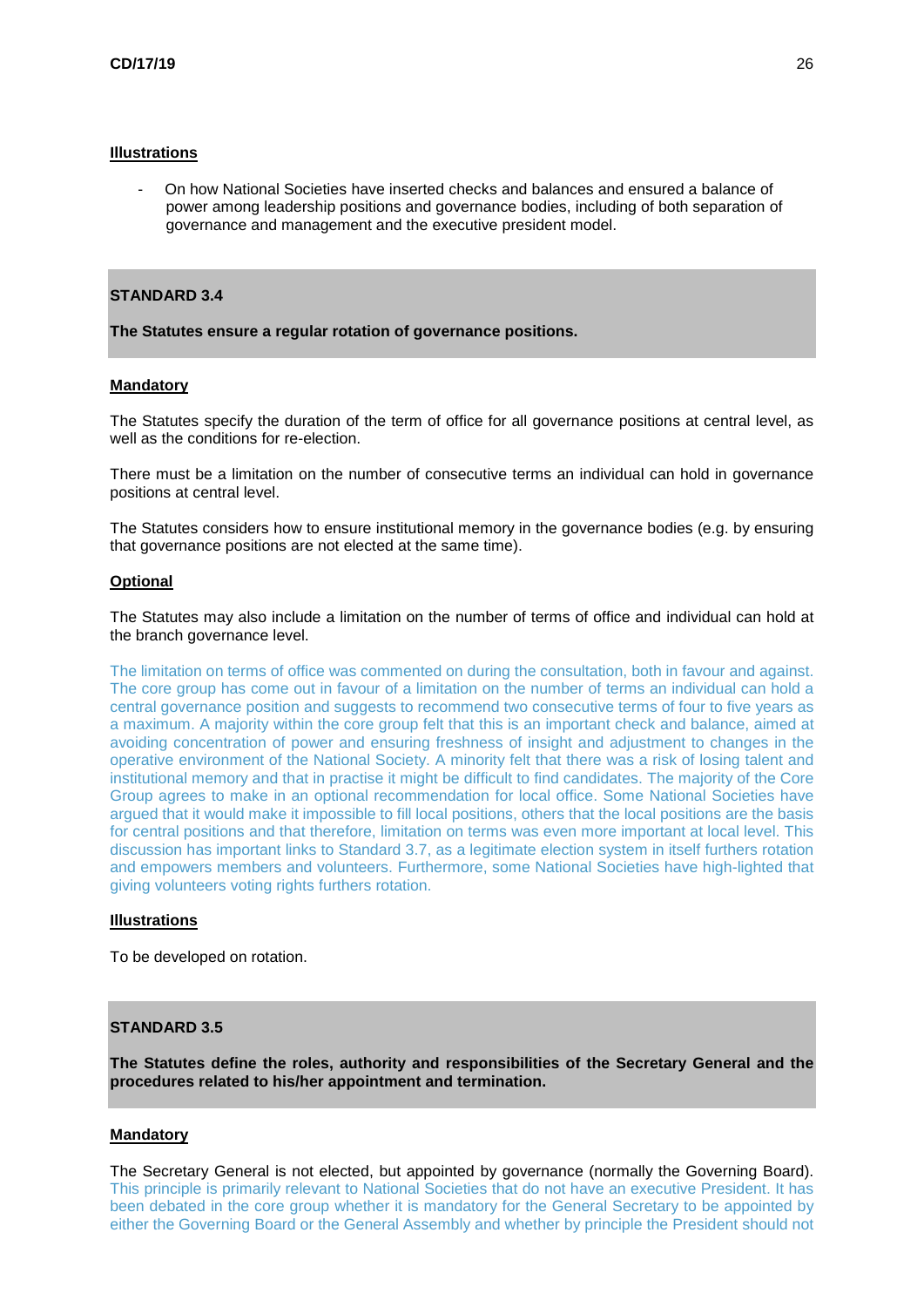be appointed by the same body. Some argue that this is an important check and balance, others that appointment by the same body gives them equal legitimacy.

The Statutes must define selection criteria for the Secretary General.

In National Societies with governance and management separation, the Secretary General participates in the meetings of the Governing Board in an advisory capacity.

The Statutes define the core functions of the Secretary General and his/her reporting lines. These functions ensure that the decision-making authority is shared as appropriate with other leadership positions and that lines of accountability are clearly defined.

The Governing Board (or General Assembly in some cases) defines the profile and the performance standards for the position of Secretary General, ensures accountability and monitors his/her performance.

# **STANDARD 3.6**

**The Statutes define clear and transparent decision-making processes.**

#### **Mandatory**

The Statutes must define the role and powers of individuals in governance positions e.g. President, Vice President and Treasurer.

The Statutes must define the powers, composition, quorum and procedures (including where meetings are reconvened) for the governing bodies at all levels, e.g. General Assembly, Governing Board, Branch Boards, Finance Commission and other governance advisory bodies.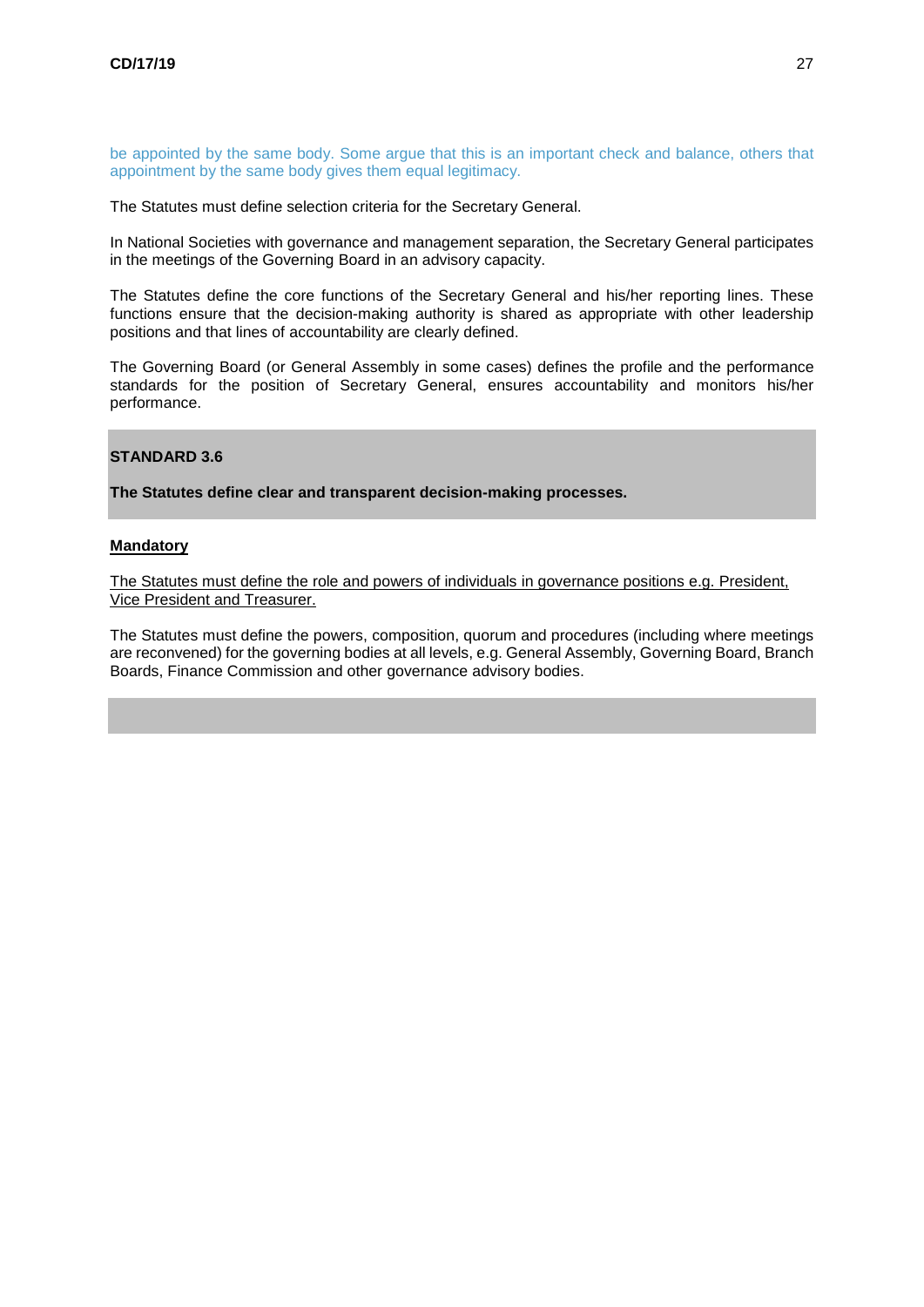#### **STANDARD 3.7**

**The Statutes ensure the legitimacy and capacity of the National Society's Leadership.**

## **Mandatory**

The Statutes describe the procedures of election and/or appointment of representatives in the different governance bodies at all levels, which must reflect fairness and transparency, including:

- Which body/bodies elect or appoint the representatives of the different governance bodies;
- Criteria for elected and appointed positions, including specific profiles or requirements for 'specialised' governance roles, e.g. the treasurer;
- How candidates are selected;
- Elections are to be free and fair, and conducted by secret ballot;
- Procedures in the case a position falls vacant;
- The grounds for non-eligibility, and grounds and procedures for removing elected individuals from office. (Link to Chapter V*).*

No individual who complies with the eligibility criteria should be excluded from running for leadership positions.

The Statutes must establish procedures, through a Code of Conduct or other regulatory mechanism, to ensure that there is no conflict of interest (which includes nepotism) at any level of the National Society. (Link to Chapter V).

### **Optional**

The National Society can decide to establish advisory bodies which report to the Governing Board or General Assembly.

Options will be developed on the use of technology and electronic voting.

The National Society might decide to use co-option to ensure the necessary competencies to carry out its leadership tasks: e.g. co-opting a certain number of members on the Governing Board or Finance Commission. The issue of co-option has also been a topic of discussion in the Core Group. What mechanisms should be in place, what competencies and profiles are often sought after?

The National Society can decide to require individuals in governance positions to declare potential conflicts of interest (financial, family relations etc.). (Link to Chapter V).

The National Society could decide to have more restrictive or additional eligibility criteria in place for the positions of President and Vice-President as opposed to the rest of the Governing Board. (Link to Chapter V).

#### **Illustrations**

To be developed on:

- Minimum profiles for positions
- Co-option.
- The use of technology and electronic voting.

#### **Explanatory text**

[*Explanatory text will be added to explain and list key leadership tasks*].

It is important that the National Society ensures that its governance has the necessary capacity, availability and competencies to carry out their assigned roles and responsibilities e.g. by giving them appropriate induction and training.'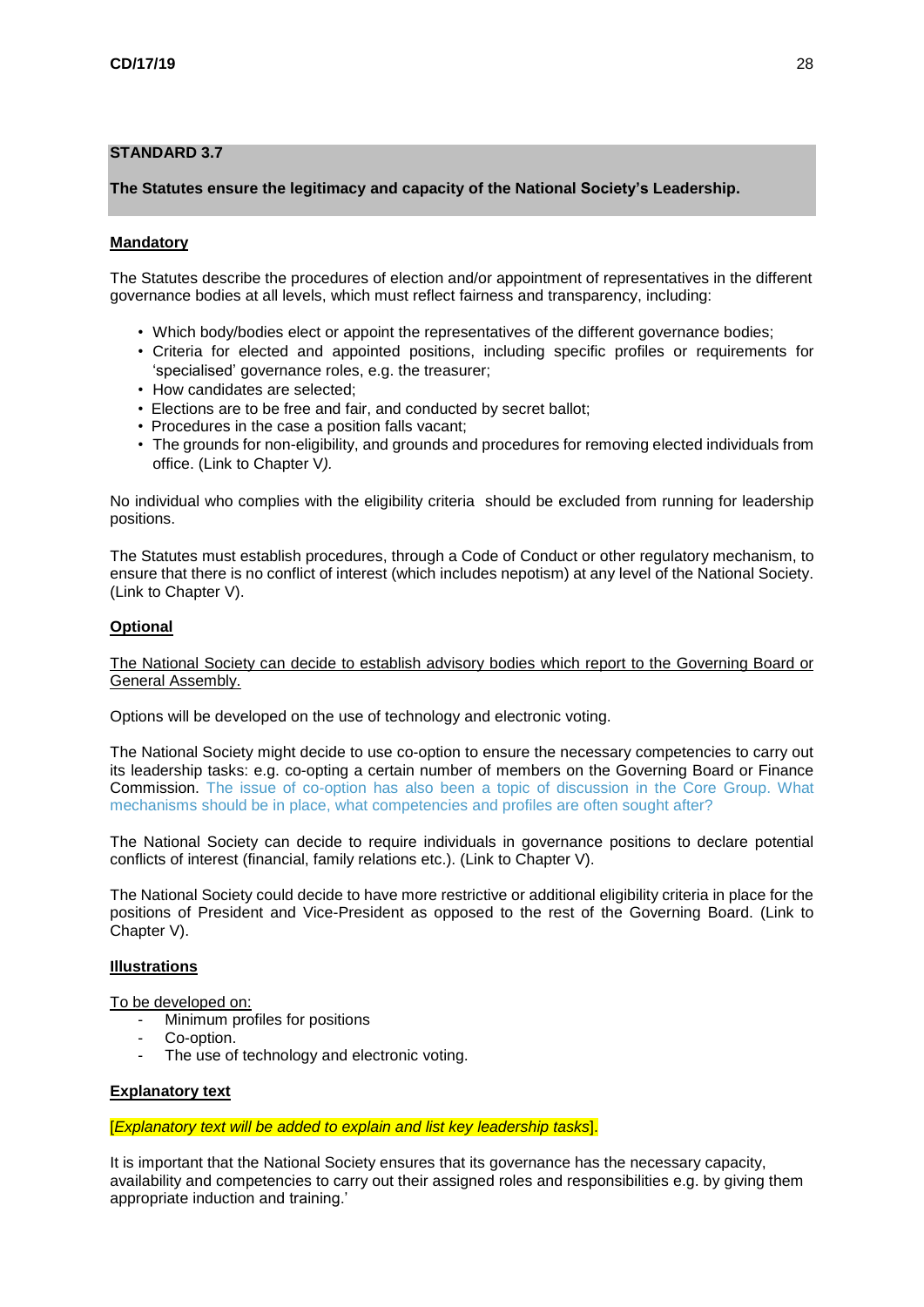The National Society must work proactively to ensure the representation of all groups in the community, in leadership roles (for example, women, youth, disabled, etc.). [*Input from Youth Commission will be added*].

In the event that a governance member occupies or obtains a position outside the National Society, which could constitute or trigger a perception of being in conflict with the principle of independence, or involves a serious or permanent conflict of interest, he or she must resign from his or her functions with the National Society and abstain from any voting during the interim period.

[*Explanatory text should be developed on conflict of interest (not only vs government). A link will be made to the Compliance and Integrity Chapter and the importance of safeguards. Further text will be included on the governance bodies, based on the original 2000 Guidance document. Further text may be added on co-option*]*.*

# **Chapter IV: STRUCTURE/TERRITORIAL COVERAGE**

### **Key objectives of this chapter:**

- To describe how the National Society is organised in order to reach the entire territory of the State;
- To clarify the different levels of the organisation and the procedures for the establishment and dissolution of branches and other local bodies of the National Society;
- To define the governance and management structures at branch/ local level;
- To establish an organisational structure where decisions are taken at the most appropriate level, while ensuring that the National Society's branches remain accountable to the central structures; and
- To set up procedures to ensure that the National Society branches are represented at the central level.

**Strong links to the Fundamental Principles of**: Unity, universality and independence and conditions 2, 6 and 7 for recognition of National Societies.

# **Introduction and terminology**

The focus of this chapter is the cohesion of the National Society in line with the Fundamental Principle of unity and its obligation to carry out humanitarian work throughout the national territory.

National Societies continue to innovate and develop their structures. This Chapter addresses key and strategic functions which must remain centralised while recognising the importance of local initiatives.

There is great diversity in the way in which National Societies are structured and how they ensure their ability to extend their work and activities across the national territory. Some have a federated structure, others are based on a centralised organisational model. National Societies may have a two or more level structures, while others do not have branches at all.

The term branch also includes other equivalent local entities and the standards on branches are only relevant where the National Society has such local entities.

# **STANDARD 4.1**

**There is only one National Society in the country and it serves the whole territory.**

# **Mandatory**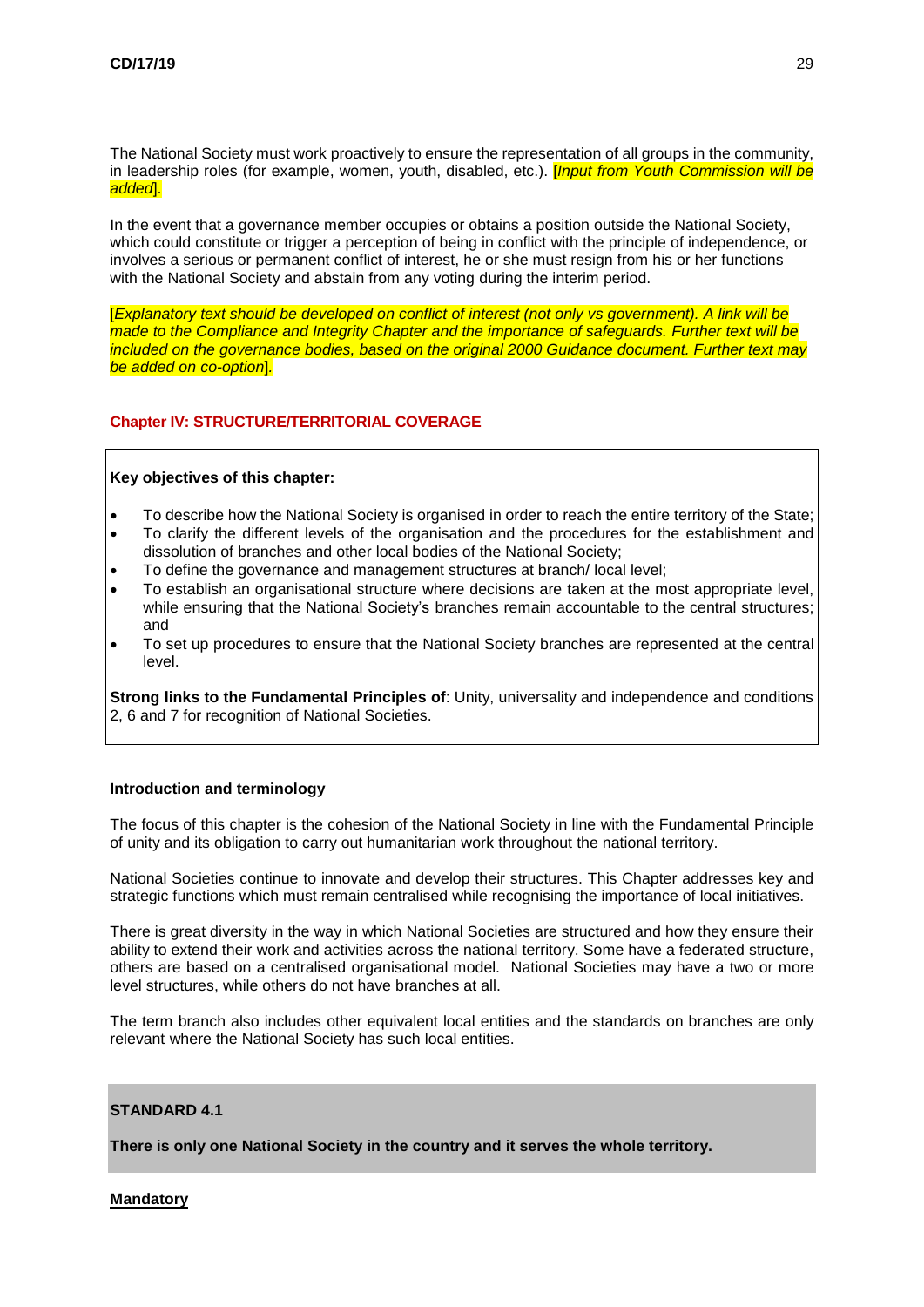The Statutes must describe the National Society structure and its central and local bodies, and how this structure allows the National Society to cover the humanitarian needs effectively and efficiently across the territory.

The National Society must respect the territory of other National Societies (as per Movement agreed coordination rules and frameworks).

#### **Illustrations**

Illustrations will be developed on:

- National Societies that work through federated, centralised and decentralised structures.
- National Societies with two or more level structure (and different governance models).
- National Societies with autonomous legal entities.

## **STANDARD 4.2**

**The National Society decides, acts and speaks as one.**

#### **Mandatory**

The Statutes must describe the National Society's organisational structure and give a clear delineation of roles between the different levels of the National Society.

The National Society is governed by a central body, which is responsible for the overall strategy and policy and regulatory framework.

The National Society's central body represents the National Society in its interaction with other components of the Movement and with external partners.

The Statutes must ensure that rules and procedures are in place to enable the branches to participate effectively in the National Society's decision-making process at central level. At a minimum branch governance must be represented in the National Society's General Assembly.

Where applicable, units and departments of the National Society that are recognized as distinct legal entities or that enjoy a degree of autonomy (e.g. youth chapters, blood banks, ambulance services) must be committed to abide by the decisions, policies and regulations adopted at the central level.

#### **STANDARD 4.3**

**The National Society's local entities enjoy authority to act on matters of local relevance, while being accountable to the central level and acting within the National Society's overall framework.**

#### **Mandatory**

In relation to centralised functions:

- Guardian of the integrity of the National Society, including the use of the emblem and the Fundamental Principles;
- Contacts with the central public authorities regarding the National Society's auxiliary role and activities;
- International relations, including contacts with other components of the Movement;
- Overall policy frameworks and risk management;
- Co-ordination of national programmes to ensure resources are allocated according to humanitarian needs;
- Overall financial co-ordination and oversight, including consolidated budget and financial accounts;
- Accountability for funds from external sources.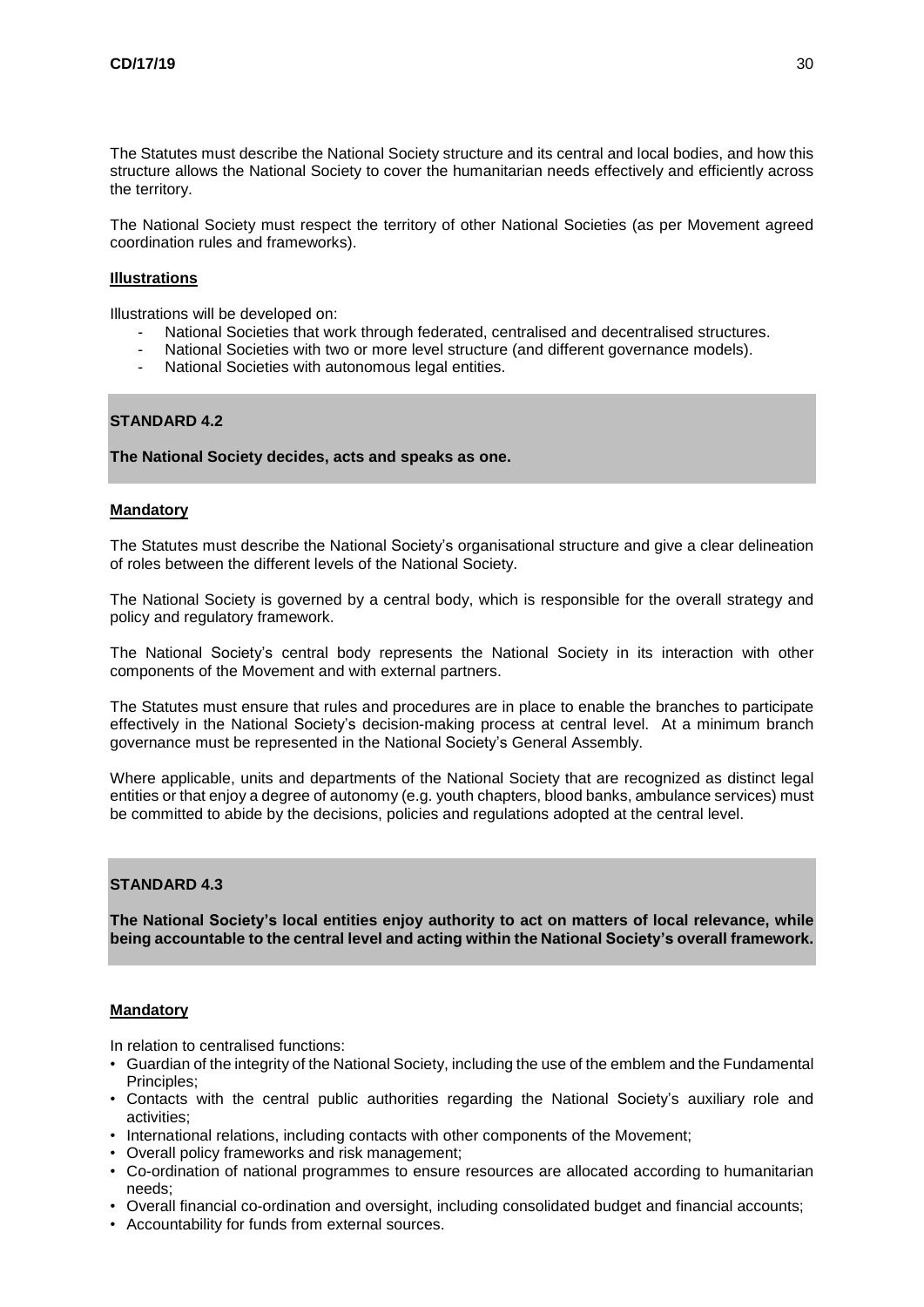In relation to local entities:

- Branches must have adequate authority to execute their activities effectively in accordance with the National Society's strategic and policy framework.
- For National Societies where branches constitute independent legal entities, the statutes of these branches must comply with the National Society Statutes and its strategic and policy framework.
- For National Societies with special structures which enjoy a high level of autonomy (e.g. subsidiary companies/independent institutions such as ambulance services and blood banks, overseas and diaspora branches, independent youth chapters) the legal and statutory base of these structures must comply with the National Society Statutes.
- Specification of reporting and communication lines between the different levels of the National Society (e.g. branches should submit financial accounts to the central level on an annual basis at least).
- Branches may only establish formal co-operation agreements, which incur significant commitments, including financial commitments, with other organisations (including local authorities) after the approval at the central level (e.g. by the Secretary General or Governing Board depending on nature and scope of co-operation).

The Statutes must regulate the establishment of branches, including approval at the central level (e.g. Governing Board or General Assembly).

The dissolution of branches must be regulated.

The National Society must ensure needs are met across the territory in the event that a branch dissolves.

# **STANDARD 4.4**

**Financial obligations between central and branch level are clearly defined.**

# **Mandatory**

The Statutes must define any financial obligations expected from the branches towards the central level and/or vice versa, or refer to the relevant policy regulating this matter.

# **Explanatory text:**

[*To be further developed, different organisational models in use to be described, e.g. centralised, decentralised, federated, etc. Further explanation to be added on distinct legal entities (blood banks, commercial companies, youth departments*].

At a minimum, branches must be able to participate or be represented in the National Society's General Assembly.

# **Chapter V: COMPLIANCE AND INTEGRITY**

[*This chapter will be revised based on input from the Audit and Risk Commission; Compliance and Mediation Commission and input from the 2017 IFRC GA workshops.*]

#### **Key objectives of this chapter:**

- To define integrity standards of the National Society. To define the National Society's internal processes, procedures and mechanisms that ensure compliance and address possible integrity breaches.
- To define due process guarantees when addressing integrity breaches.

**Strong links to Fundamental Principles of**: Humanity, impartiality, neutrality, independence and conditions 6 and 10 for recognition of National Societies.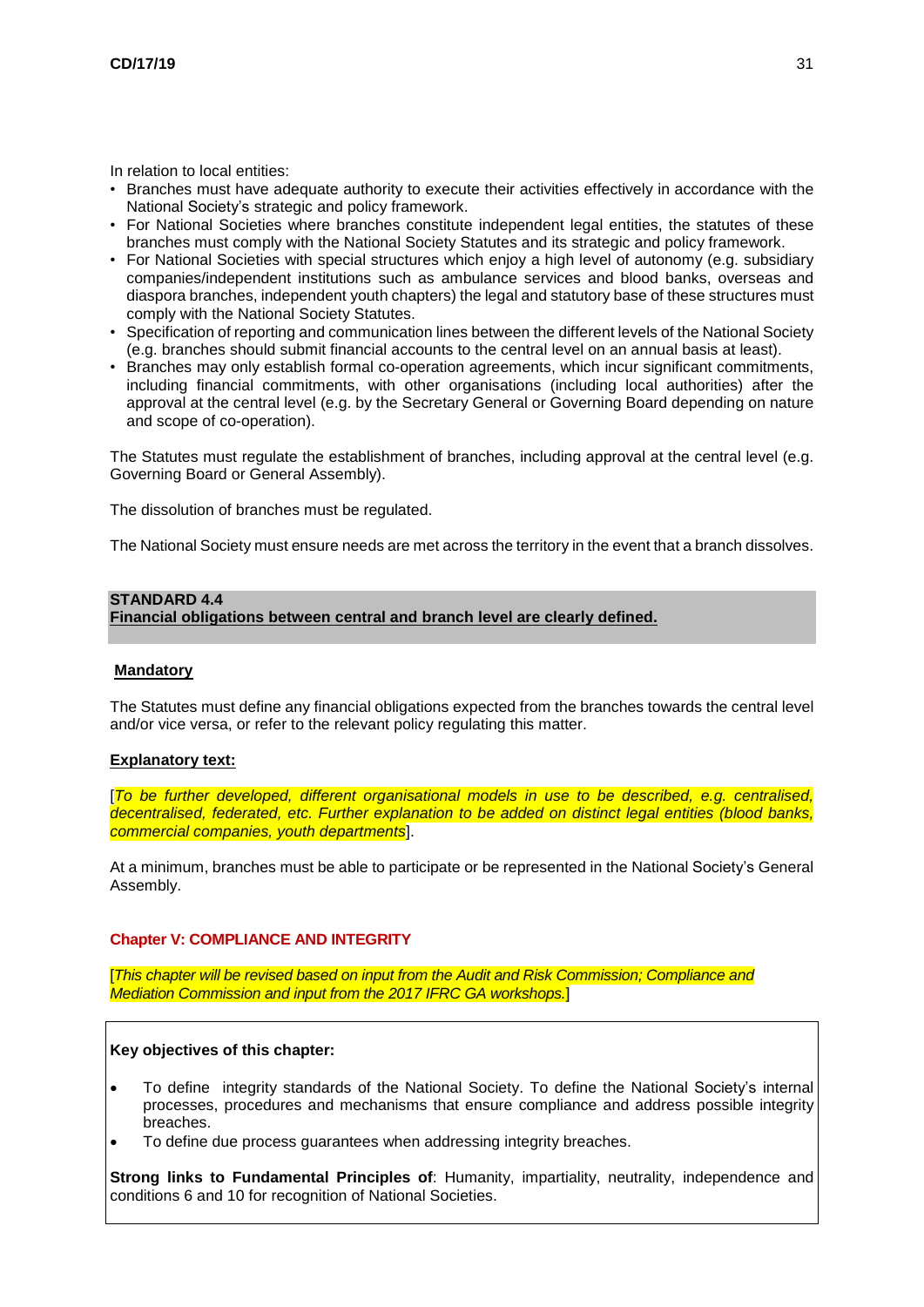#### **Introduction and terminology**

Several elements of this chapter are cross-cutting and should be read in conjunction with the other chapters. National Societies are not requested to have a separate chapter on compliance and integrity in their own statutes. However, since compliance and integrity are critical to the perception and image of the National Society, and because breaches will also impact negatively on the reputation of the Federation and the Movement as a whole it has been decided to have a separate chapter in the Guidance Document. It will focus on the mechanisms, policies and procedures that a National Society can put in place to prevent and address compliance and integrity breach.

Building on the Integrity Policy of the IFRC, integrity is defined as the extent to which a National Society acts in pursuit of its declared objectives, policies and standards in full accordance with the Fundamental Principles.<sup>3</sup> Compliance means abiding by applicable rules, policies and procedures.

Acting with integrity helps to ensure that the National Society is accountable to its stakeholders for the quality of its services as well as the efficient use of resources while performing its mandates and roles. The integrity framework of the National Society should also lay out steps to prevent and address any shortcomings in the National Society's actions, or that of its members, staff and volunteers.

#### **STANDARD 5.1**

**The Statutes commit the National Society to comply with applicable integrity related standards and policies adopted by the IFRC and the Movement; and with relevant National Society policy and national law.**

#### **Mandatory**

The Statutes define the standards which must be upheld at all times by the National Society, as well as by its members, staff and volunteers.

The Statutes make reference to the commitments of the National Society to respect the mandate and decisions of the IFRC's Compliance and Mediation Committee in the case of a breach of integrity.

#### **STANDARD 5.2**

**The Statutes define the processes, procedures and mechanisms, which ensure that integrity standards are complied with by leadership, volunteers, members and staff at all levels.**

#### **Mandatory**

 $\overline{a}$ 

[*The text below may be revised and two Standards created instead of one. Some points may be moved to the Leadership Chapter].*

The Statutes describe the responsibilities of leadership with regards to monitoring and ensuring compliance and integrity. (Link to Chapter III).

The Statutes describe the mechanisms in place to prevent and sanction fraud and corruption, which must demonstrate zero-tolerance.

The Statutes define or reference a Code of Conduct and/or a broader behavioural framework to be signed by persons in governance positions, volunteers and staff at all levels of the National Society.

<sup>&</sup>lt;sup>3</sup> IFRC Policy on the Protection of Integrity of National Societies and Bodies of the International Federation (link: [https://fednet.ifrc.org/PageFiles/81211/Integrity%20policy-ENG.pdf\)](https://fednet.ifrc.org/PageFiles/81211/Integrity%2525252525252520policy-ENG.pdf)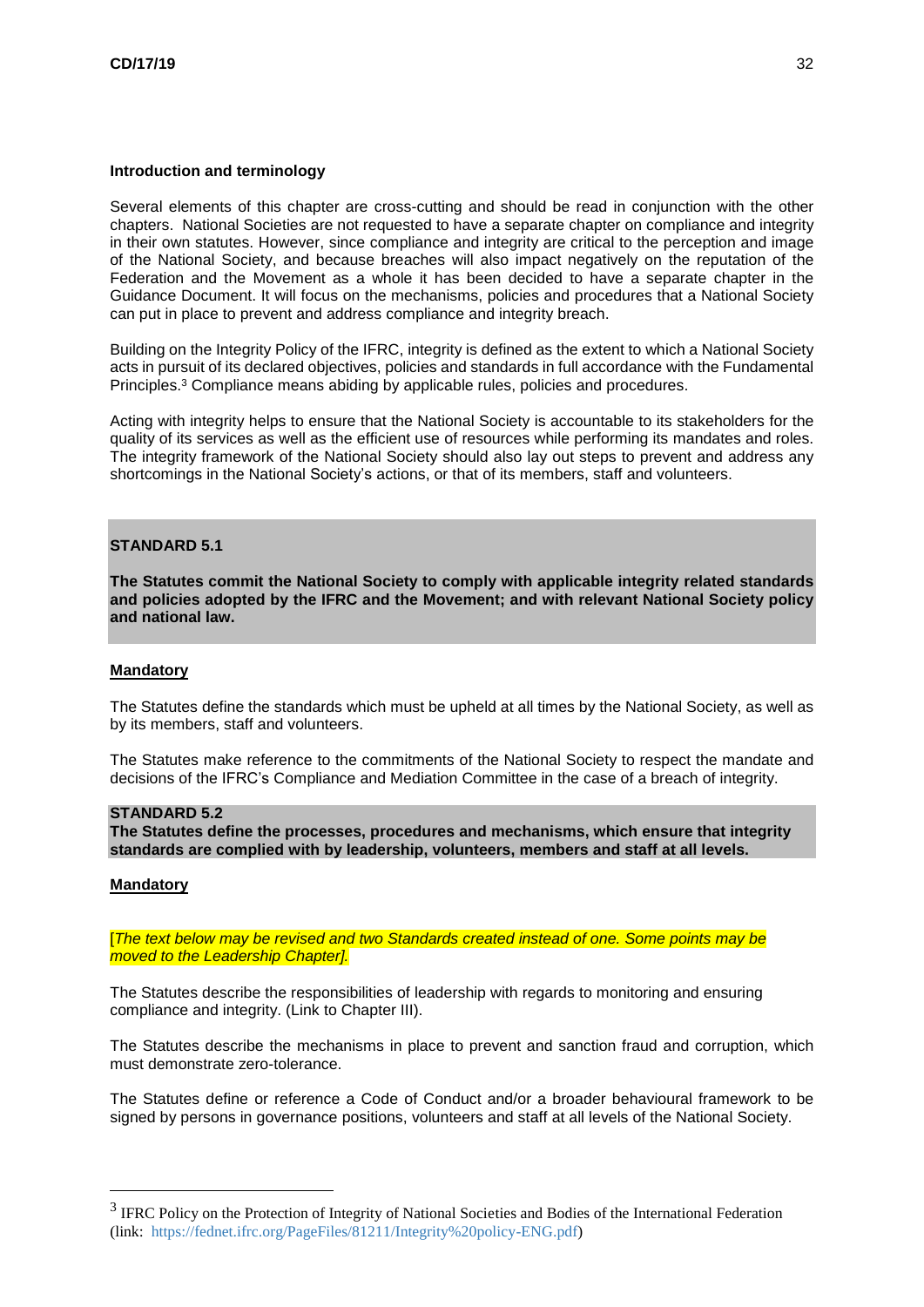The Statutes must include reference to the internal rules, regulations and/or policies which define applicable sanctions and procedures for non-compliance, as well as due process guarantees. (Link to Chapter II in relation to members and volunteers and link to Chapter III in relation to leadership).

The Statutes define what constitutes a conflict of interest, and how potential conflict of interest cases are decided and addressed.

The Statutes ensure that the National Society is able to maintain autonomy of action and decision making, in particularly towards public authorities and private sector/single corporations. This involves setting procedures for eligibility for leadership positions and procedures for disqualification and removal from such positions (link to Chapter III).

The eligibility criteria for governance positions must exclude staff from running for elected office. If a governance member is recruited as a staff member he/she must resign from elected office. However, in some contexts national law requires staff representation in a Governing Board. In such cases the procedure for the election must be regulated.

#### **Illustrations**

Several illustrations will be developed.

#### **Optional**

The Statutes could consider to include or refer to the following processes, procedures and mechanisms:

- Specialised governance bodies within such areas as Integrity; Compliance; Finance; Audit and Risk, and Election, which could make use of co-option or include an external element (e.g. an external auditor).
- External compliance and integrity mechanisms, such as an Ombudsperson, an independent Ethics Committee etc.
- A complaint and feedback mechanism and/or whistle blower policy;
- A mechanism for dealing with disputes in the National Society such as mediation/arbitration procedures;

#### **Illustrations**

Several illustrations will be developed.

#### **Explanatory text**

[*This section will be elaborated, also to explain the specific obligations of National Society under the Constitution of the IFRC*].

Upholding integrity standards guarantee the respect from all our key stakeholders which is an absolute necessity for the success of our mission. Without that respect, the access to beneficiaries, acceptance by the authorities, support from donors and partners and the goodwill from the public at large will be lost. The standards are further derived from and/or include: the Fundamental Principles; the 10 Conditions of Recognition and relevant IFRC and Movement policies, in particular the IFRC's Policy on Integrity.

A code of conduct must specify that members of governance act in their personal capacity and solely in the interest of the National Society. It serves to regulate "conflict of interest" which can originate from different sources, such as commercial interests, family links (specifically when employing people) and governmental ties which could infringe with the independence of the National Society.

The Statutes commit the National Society to adopt staff regulations which define the process of sanctioning contractual breaches related to integrity of staff in accordance with national labour law. Text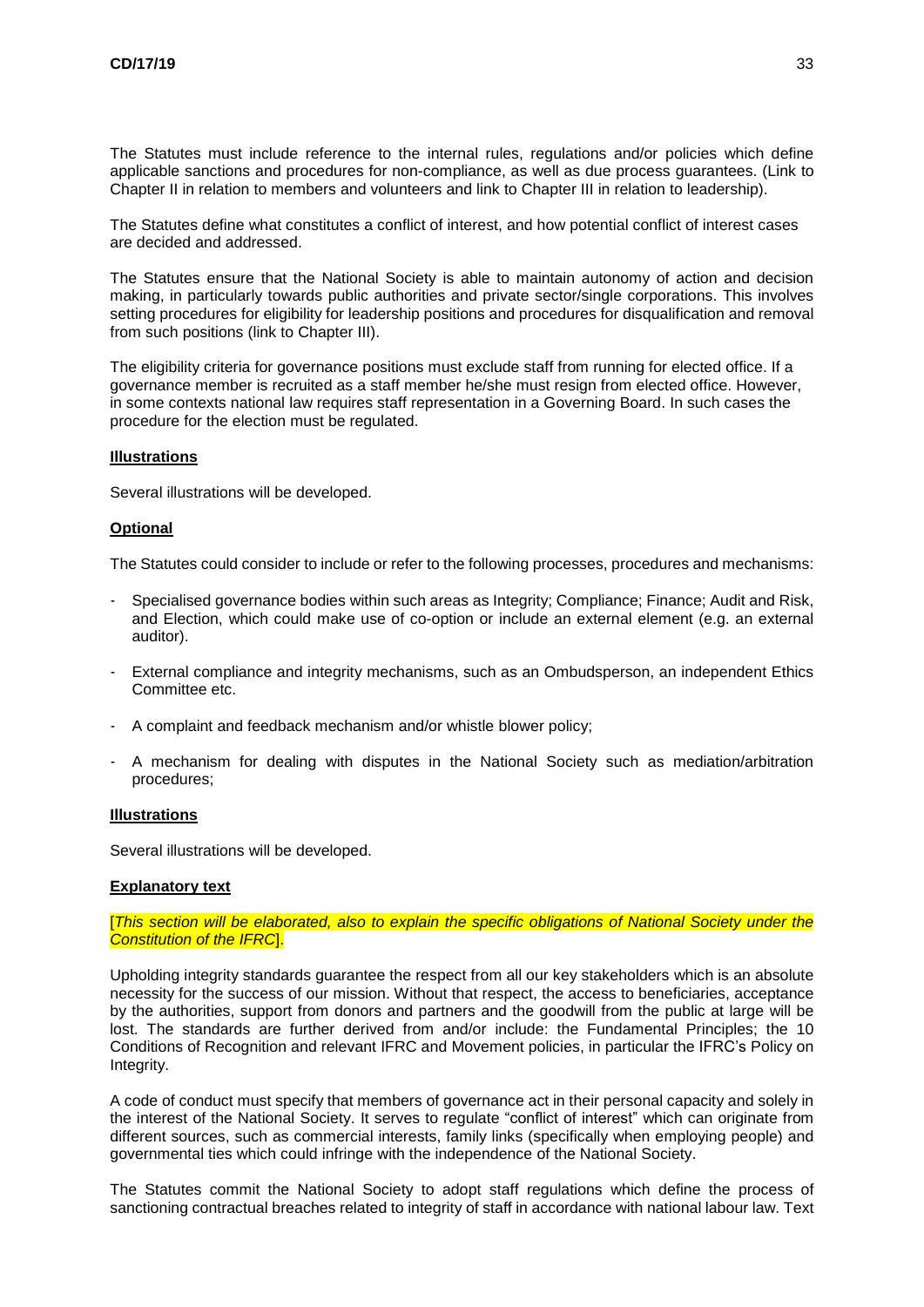to be added on the different procedures for termination of hired staff and elected members in cases of non-compliance.

Conflict of interest can be defined as a situation that has the potential to bias or alter the decisions or behaviour of a person because of a clash between the person's self-interest, on the one hand, and the interest of the National Society, on the other hand. While it is, in itself, relevant to distinguish between an actual conflict of interest and a perceived one ('seen to be'), a perceived conflict of interest may be sufficient for a member of governance to give up his/her position or be asked to do so in order to safeguard the reputation and image of the National Society.

In cases of conflict of interest, and depending on their significance and/or whether they relate to a specific situation or are more permanent in nature, different measures can be put in place. In the event of a permanent conflict of interest, e.g. a governance member appointed to a high-level government position, a family member recruited to a senior staff position in the National Society, there could be a requirement to resign from any position within the National Society and in the interim to abstain from voting.

All senior management staff contracts must include specific clauses to ensure that functions they may have outside of the National Society do not give rise to a conflict of interest nor interfere with the successful execution of one's duties within the National Society. They are to refrain from practices coming under the definition of nepotism. In the event of a conflict of interest, they should be committed to resign from their position in the National Society without financial compensation and in the interim to refrain from taking part in the National Society's decision-making processes.

# **Chapter VI. FINANCIAL MATTERS**

#### **Key objectives of this chapter:**

- To commit the National Society to appropriate ethical and professional standards and transparent resource mobilization and management practices.
- To define the financial accountability requirements.

**Strong links to Fundamental Principles of**: Humanity, impartiality, neutrality, independence, and conditions 6 recognition of National Societies.

#### **Introduction and terminology**

The purpose of this Chapter is to ensure clear and accountable financial management practises, and to encourage the creation of a diversified and stable income base of National Societies through principled and ethical fundraising approaches. Securing diversified and sustained sources of income will help to ensure the business continuity of the National Society and prevent that its integrity becomes threatened as a result of a too strong dependency on any financial contributor, whether domestic or international.

[*Text and standards to be developed in cooperation with the IFRC's Audit and Risk Commission*]*.*

#### **STANDARD 6.1**

**Sufficient resources are mobilised to ensure the sustainability of the National Society but without in any way compromising the National Society's image, independence or reputation.**

The Core Group agreed on this as an important organisational development goal, but disagreed on whether it should be included in the statutes and if so whether it should be mandatory or optional. Sustainability and sufficient funding are important leadership task and some Core Group members thought it should be mentioned here. In the consultation, some National Societies saw the standard as an important statutory issue others disagreed. Some warned against over-regulation.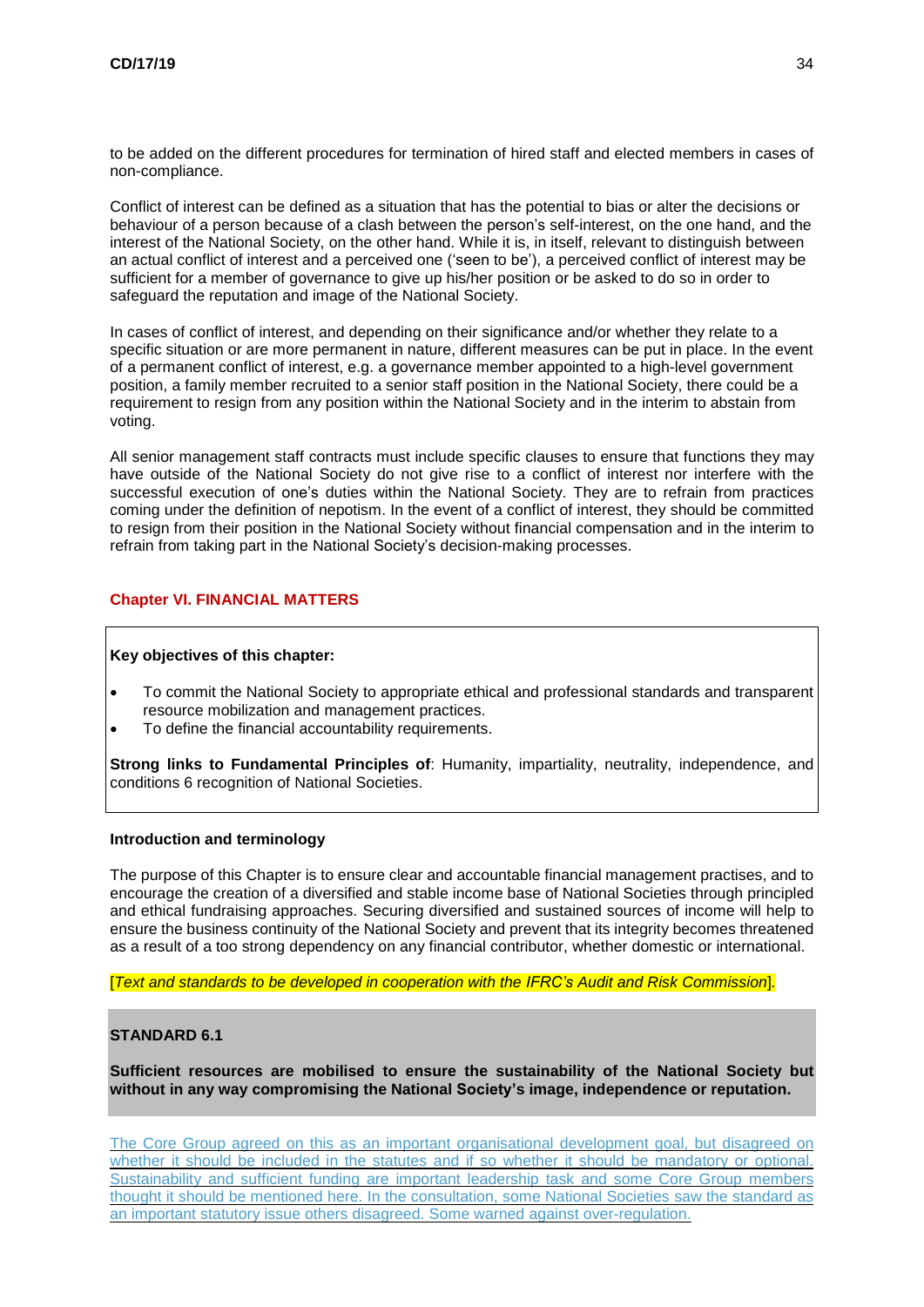#### **Mandatory**

The National Society must strive to cover, at a minimum, its core costs through diversified sources, which are preferably mobilised domestically.

The Statutes must define the main sources of income for the National Society, for example: membership fees or funds raised for programmes/projects of the National Society etc.

#### **STANDARD 6.2**

**Resources are mobilised and managed in a transparent, efficient, principled and accountable way.**

#### **Mandatory**

The Statutes must include a definition of the fiscal year of the National Society.

The Statutes must clarify responsibilities relating to the management of financial resources, in particular the drafting/approval of the budget, financial reporting and auditing accounts.

The Statutes must define the leadership bodies or individual positions responsible for financial management e.g. treasurer, finance commission, audit and risk; fraud and corruption prevention. (Links to Chapter V).

The Statutes must provide clarification of the relationship between the central level and the branch levels regarding the mobilisation, attribution and spending of resources.

The Statutes commit the National Society to mobilise resources in a transparent, principled, ethical and accountable way, and in accordance with relevant rules and policies adopted within the Movement (e.g. the use of the emblem, partnerships with the corporate sector, the principles of cooperation and resource mobilisation).

#### **STANDARD 6.3**

**The Statutes commit the National Society to conduct an external, independent and consolidated audit of accounts at the end of each fiscal year.**

[*This text will be elaborated in collaboration with the IFRC's Audit and Risk Commission*.]

#### **Mandatory**

Minimum audit standards shall be applied. The audit must be conducted by a company of chartered accounts or an independent certified auditor.

Auditors must be appointed by the National Society's Governing Board or the General Assembly.

#### **Explanatory text:**

The National Society must at all times abide by and respect the financial and fiscal regulations of the country.

National Societies must not accept donations from sources that our incompatible with the Fundamental Principles and the objectives of the Movement or that could otherwise adversely affect the Society's image and reputation or that of the Movement.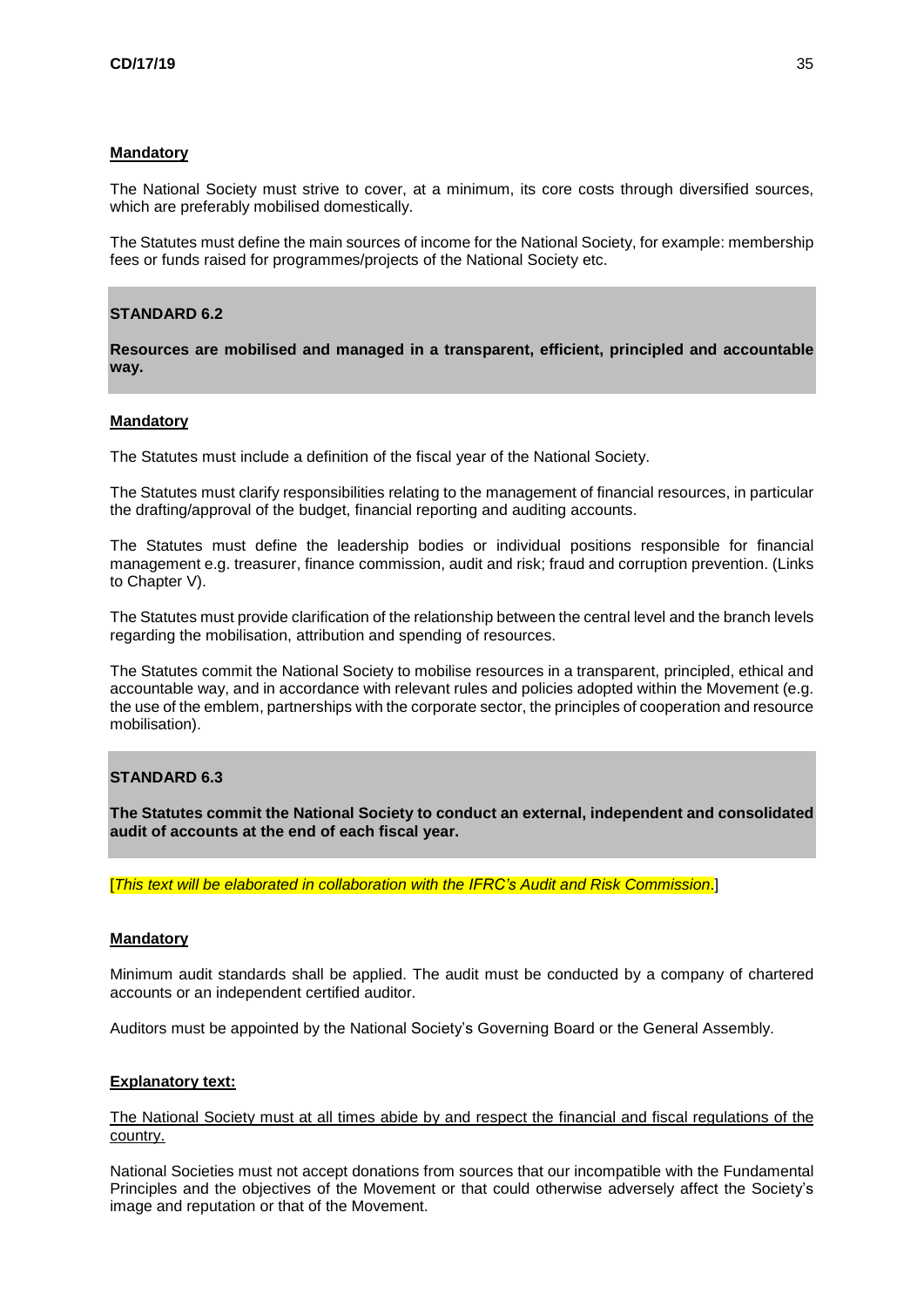National Societies must only accept funds where they are sure that the activities for which they are raised will be implemented.

#### **Chapter VII. FINAL PROVISIONS**

#### **Key objectives of this chapter:**

- To define the process for amending the Statutes.
- To define the procedures for the dissolution and liquidation of the National Society.

**Strong links to Fundamental Principles of**: Humanity and condition 6 for recognition of National Societies.

#### **STANDARD 7.1**

**The Statutes define the procedures and rules for their revision.**

#### **Mandatory**

The responsibility to adopt revisions to a National Societies' Statutes rests with the National Society's highest governance body, normally the General Assembly.

A qualified quorum (present and voting) is required for revision.

Draft amendments to a National Society's Statutes must be submitted to the Joint ICRC/International Federation Commission for National Society Statutes (JSC), and recommendations must be taken into consideration.

The Statutes must be reviewed at least every 10 years.

The date of entry into force of the revised Statutes must be specified.

#### **Optional**

The Statutes can describe which body decides in the event of dispute or uncertainty as to how the Statutes are to be interpreted.

#### **STANDARD 7.2**

**The Statutes contain provisions for the dissolution and liquidation of the National Society.**

#### **Mandatory**

The Statutes must describe under what conditions the National Society can be dissolved.

The Society may only be dissolved by decision of the Society's highest Governance body, normally the General Assembly.

The decision to dissolve the National Society must be made with a qualified quorum and majority.

The Statutes describe the procedure for dissolution and liquidation of the National Society and define the modalities of distribution of the Society's remaining assets.